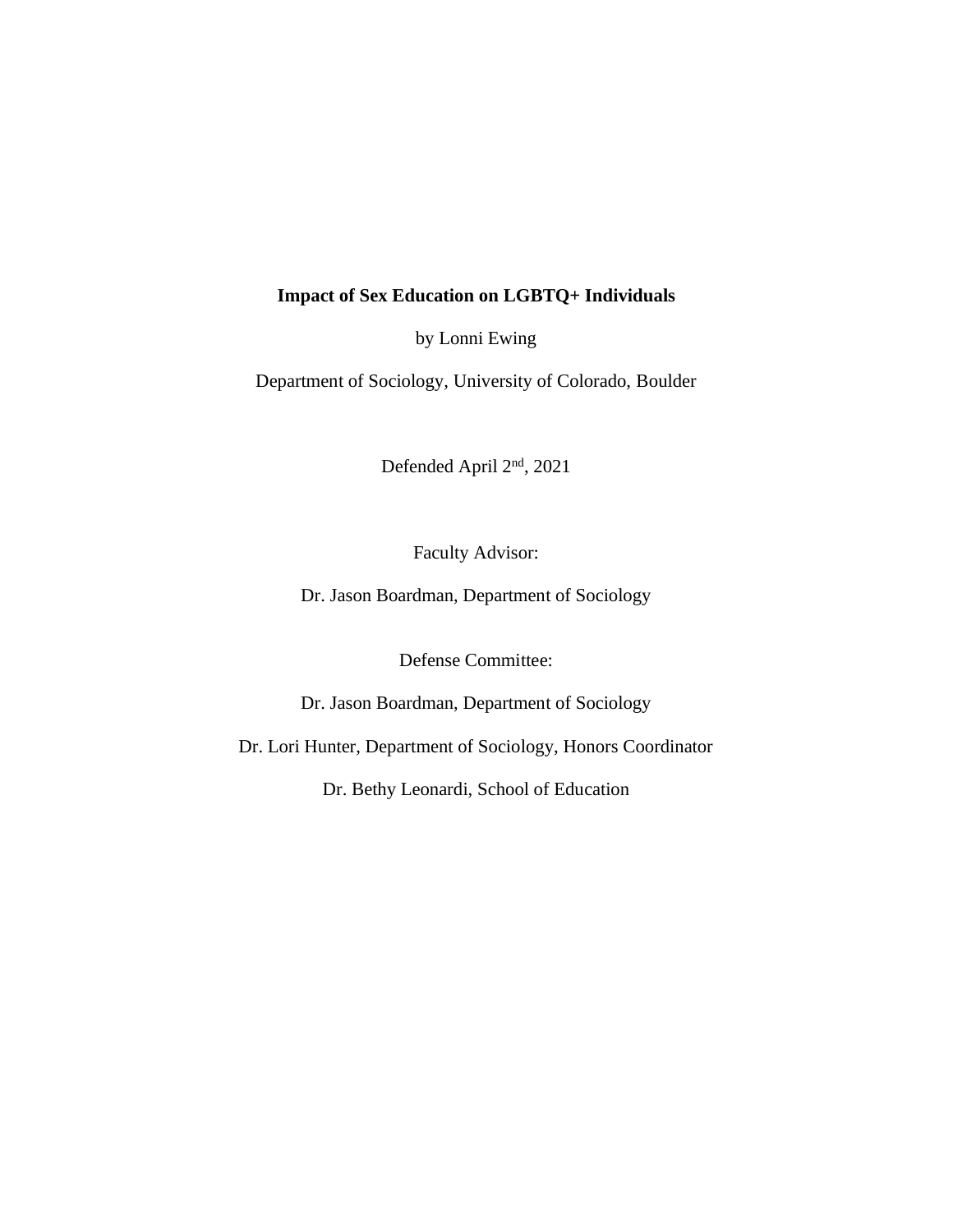#### **Acknowledgements:**

I would first like to thank the participants in this study. I truly would not have been able to complete this project without them, and I am so thankful they shared their experiences with me.

I also owe massive thanks to Dr. Jason Boardman, who acted as my advisor on this project and provided excellent guidance and support throughout this process.

Thank you to Dr. Lori Hunter, the Honors Coordinator, who was always encouraging and reassuring me that I could take on this challenge.

I would like to thank my parents, Corey and Heidi, and my brother, Burke for supporting me in everything I do, always being there when I need them, and for always challenging me. I couldn't have done this without you.

Finally, I would like to thank Mr. Ryan Tauber, for being my first Sociology teacher and starting my journey in this field that I love so much.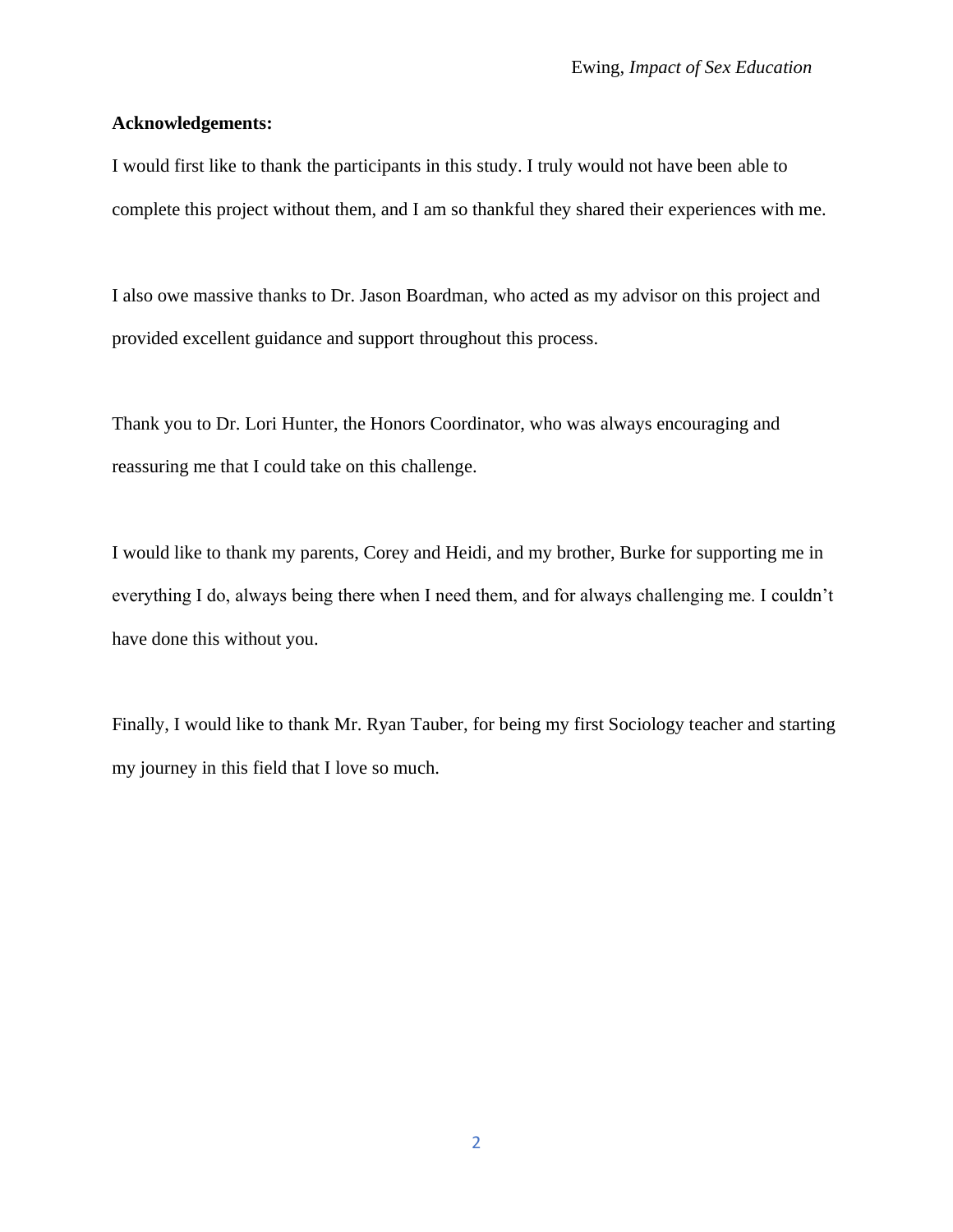## **Abstract:**

Sex education in the United States has been proven by current literature to be inadequate for preventing STI transmission and reducing rates of teen pregnancy. However, not enough research has been conducted on the experiences of LGBTQ+ students in US sex education. Beyond this, a gap in current literature exists in that the sources of data on sex education efficacy rarely include former or current students. LGBTQ+ people have been marginalized in countless ways in society but have been further excluded by a current sex education curriculum designed for heterosexual and cisgender individuals. For this reason, it is important to question the impacts of this sex education on the knowledge, attitudes and experiences of LGBTQ+ youth. In this study, the sample for participants was LGBTQ+ students at the University of Colorado of Boulder, aged 18 or older and having attended school in the US prior to college. Snowball sampling was used for recruitment and the data collection method was semi-structured individual interviews conducted over Zoom video conferencing. Each participant was interviewed once for a total of nine interviews. The results of this study show overwhelming impact by exclusion as well as impacts by harmful discourses surrounding STI transmission and gendered expectations for sexual encounters. In addition to this, participants reported obtaining additional information about sex through the internet, some specifically mentioning pornography as a source. Finally, participants expressed that in an ideal sex education program, LGBTQ+ identities would be included, as well as inclusive discourse around consent, pleasure, communication skills, and trauma and abuse. Based on these results, several future research priorities are identified. However, it can be concluded that meaningful inclusion of LGBTQ+ identities in sex education as well as accurate and relevant information on safe-sex practices are necessary to implement now for the benefit of all students, but especially queer youth.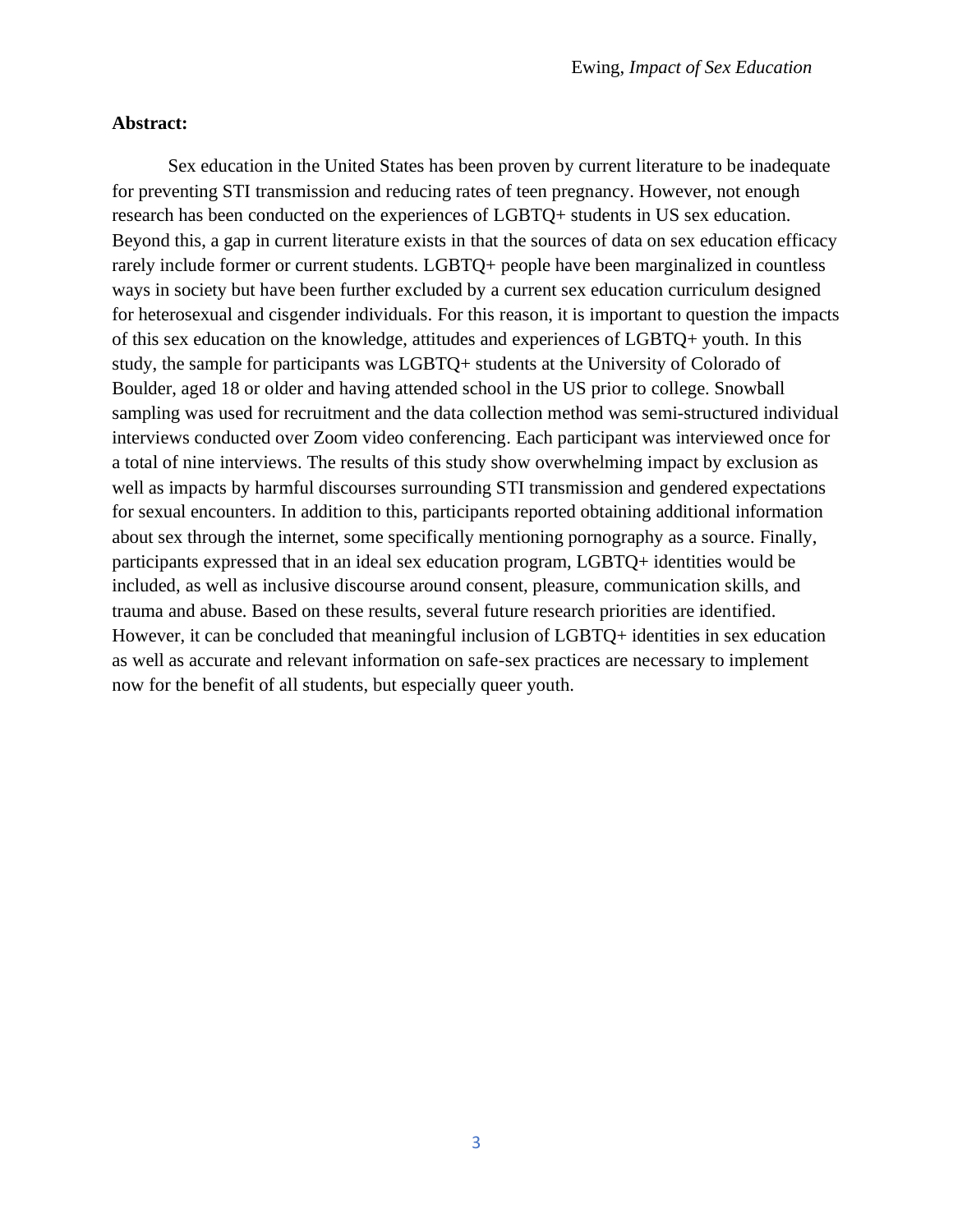# **Table of Contents:**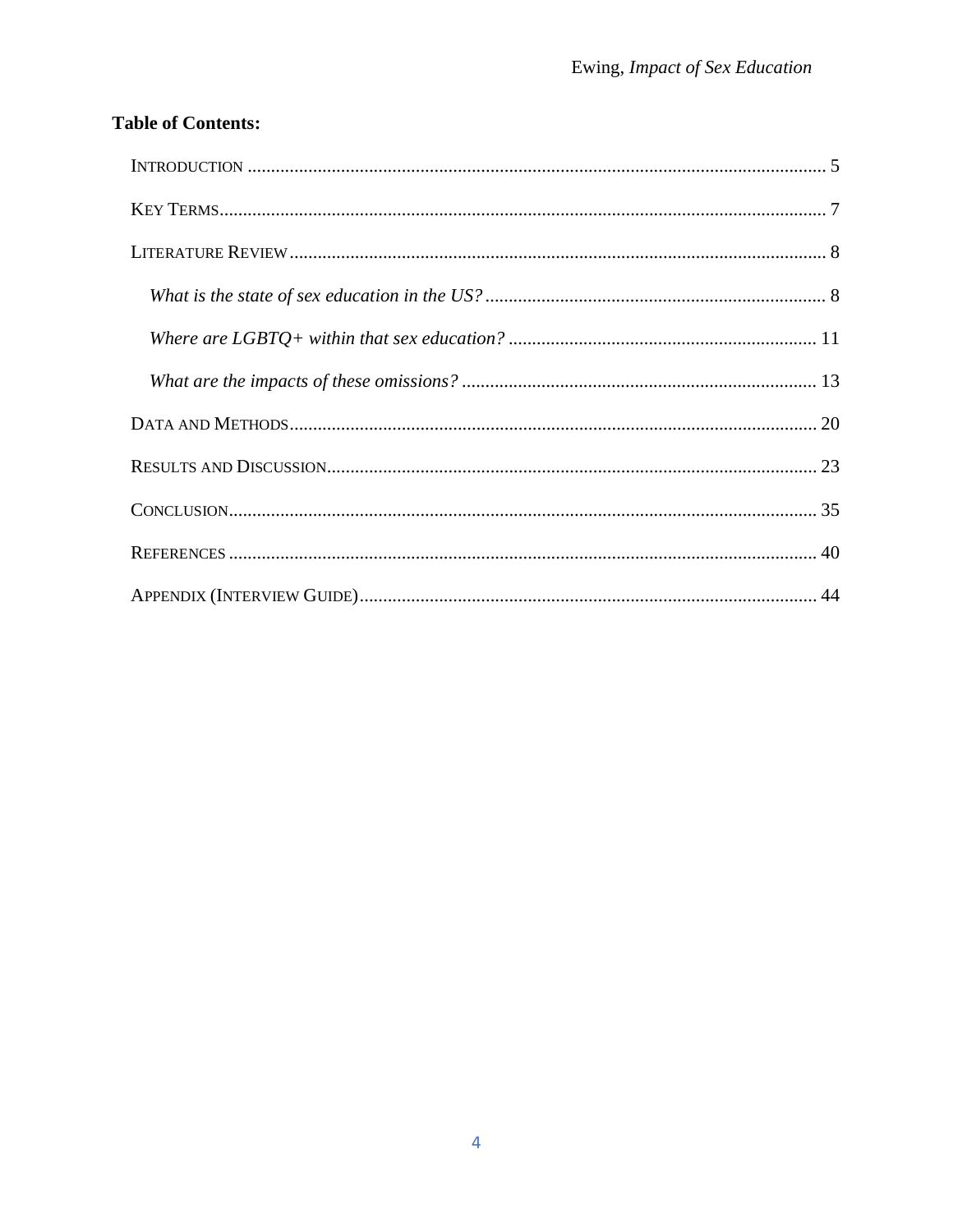# **Introduction:**

Sex is something that nearly everyone will experience at some point in their lives and yet, there are so many people in the US who are not prepared for this experience. Sex education in the United States is different wherever you go and, in most cases, is limited by attitudes inspired by Christianity and not by evidence. Reflecting on my own experience with sex education, I realized I really didn't get one. My sex education consisted of a single unit in my general health class about STI's, and this unit was a series of student research presentations about the risks, symptoms and treatments of STI's. When I was in high school, I didn't know that I was bisexual, so when it came to STI prevention, I didn't know I'd need to know more than I was taught.

A big problem with sex education, in general, is that youth often do not know what they do not know. They do not know what they should be learning to have safe and healthy sexual and romantic relationships. This is multiplied for LGBTQ+ youth. At the very least, contraceptives and STI prevention for heterosexual and cisgender people is normalized, information is readily available on the internet and, for the most part, is common knowledge of instructors of sex education. In drafting my questions for this project, most of my curiosity came from my personal experience as a bisexual woman, wondering if others in the LGBTQ+ community had experiences similar to mine; experiences of exclusion, misinformation, and questioning one's own identity in a heteronormative atmosphere.

The research question at focus for this study is "What impact (if any) does current sex and sexuality education curricula have on the attitudes and knowledge of LGBTQ+ individuals?". By asking this question, I hope to echo the calls for sex education reform and specifically provide data and testimony from LGBTQ+ former students. The goal of this study is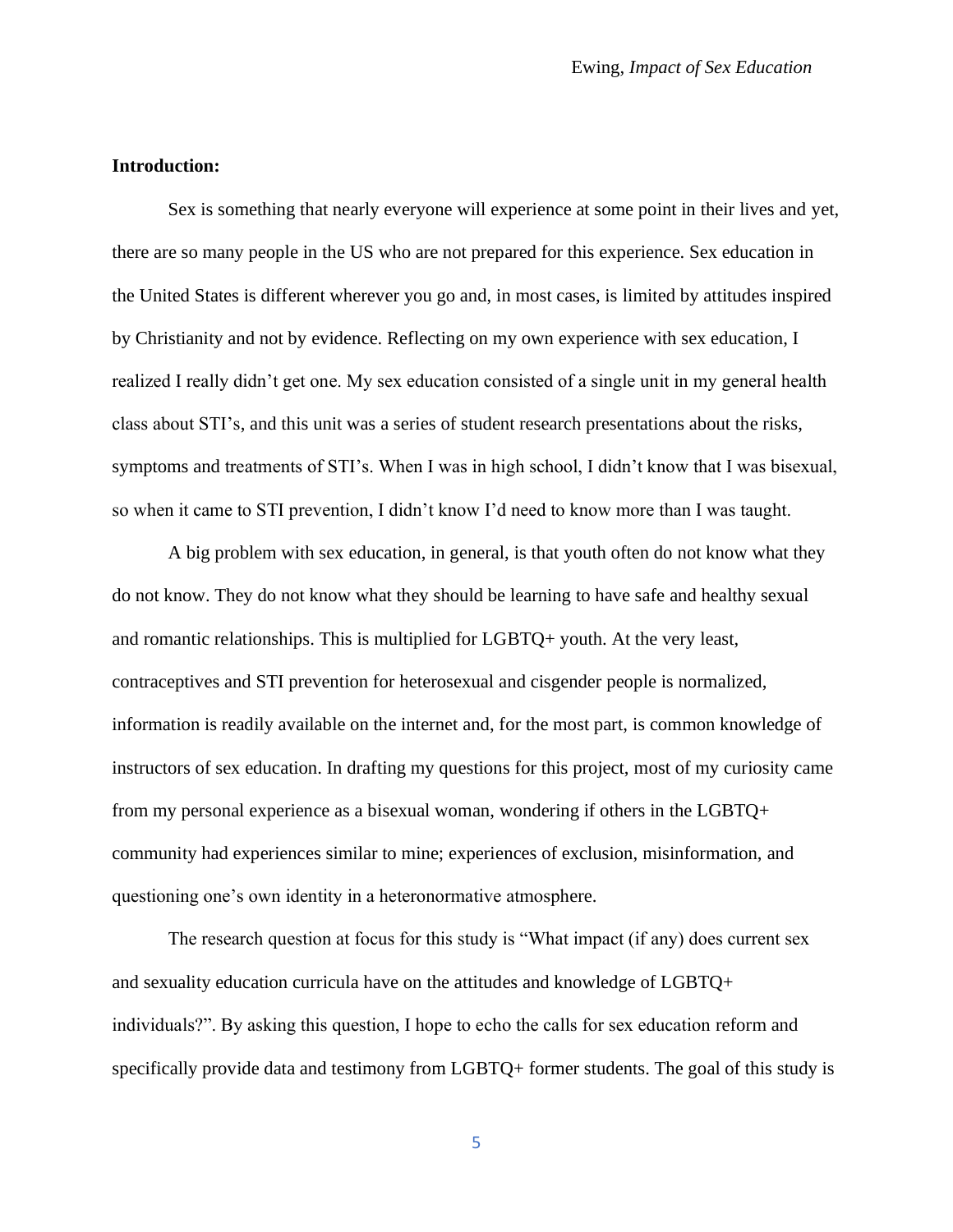to determine the ways US sex education is failing LGBTQ+ youth, and to obtain these individuals' suggestions for their ideal sex education program. The input of former students on education reform is invaluable and current literature examining the efficacy of sex education is largely from the heterosexual and cisgender perspective and does not come from the perspective of current or recent students but more often from researchers and instructors. This study will fill a gap in literature surrounding sex and sexuality education, providing missing perspectives from LGBTQ+ students who are the greatest authority on their own sexuality.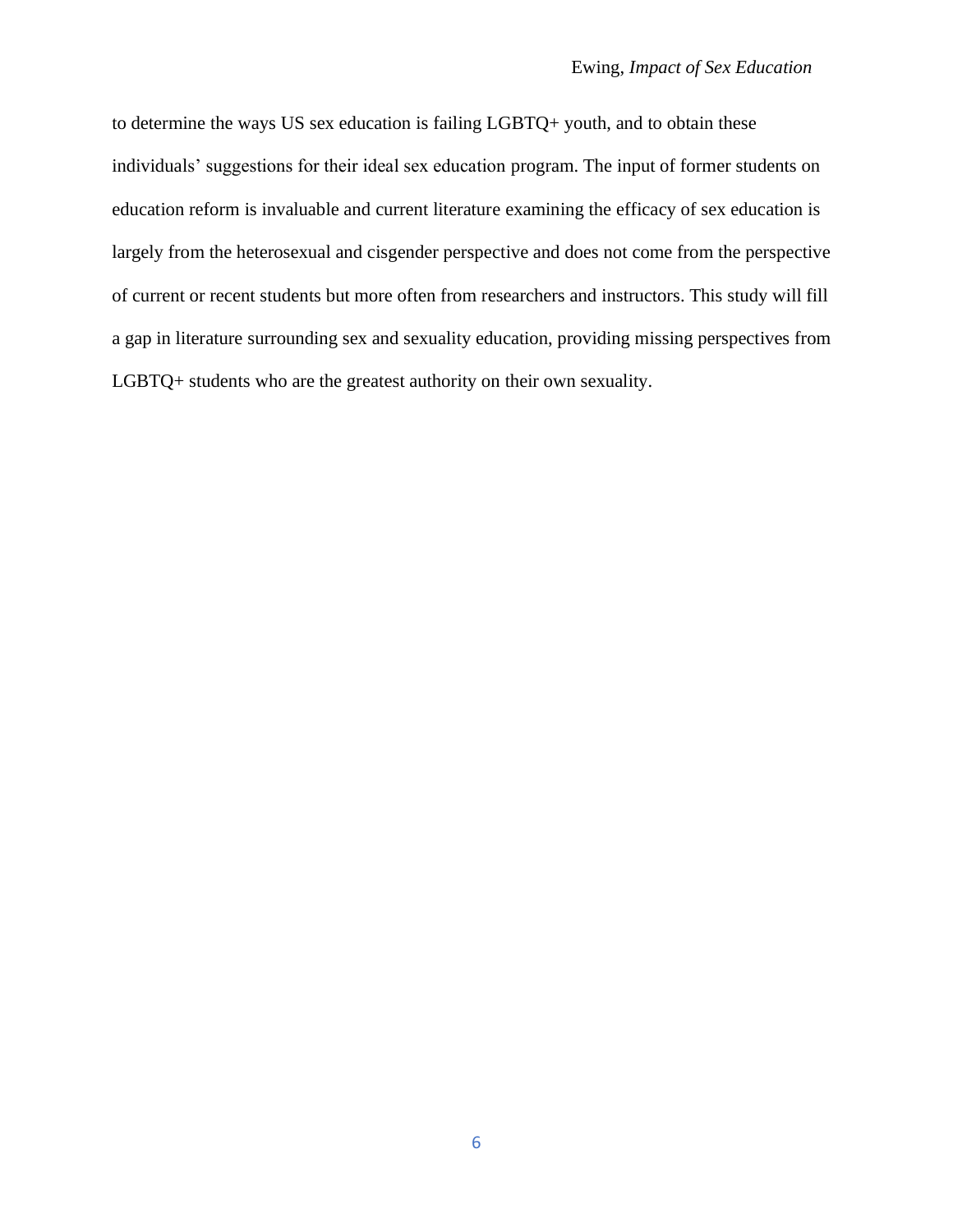# **Key Terms and Definitions:**

**LGBTQ+:** Umbrella term for those who do not identify as heterosexual and/or cisgender, stands for Lesbian, Gay, Bisexual, Transgender, Queer, Plus **TNB:** Transgender and Non-binary **GNC:** Gender-Nonconforming **Cisgender:** One's gender identity corresponds with biological sex assigned at birth **Heteronormative:** Promotes heterosexuality as the normal, preferred, or default sexual orientation **Cisnormative:** Assumes or promotes gender corresponding with sex assigned at birth Gender: One's own identity determined by themselves, and expressed through clothing,

behavior and appearance

**Sex:** Biological sex determined at birth by chromosomes and genitalia

**Gender Dysphoria:** Distress caused by incongruence of one's biological sex and gender identity

**Neoliberalism:** Ideology favoring free-markets and deregulation, also favors individualism and competition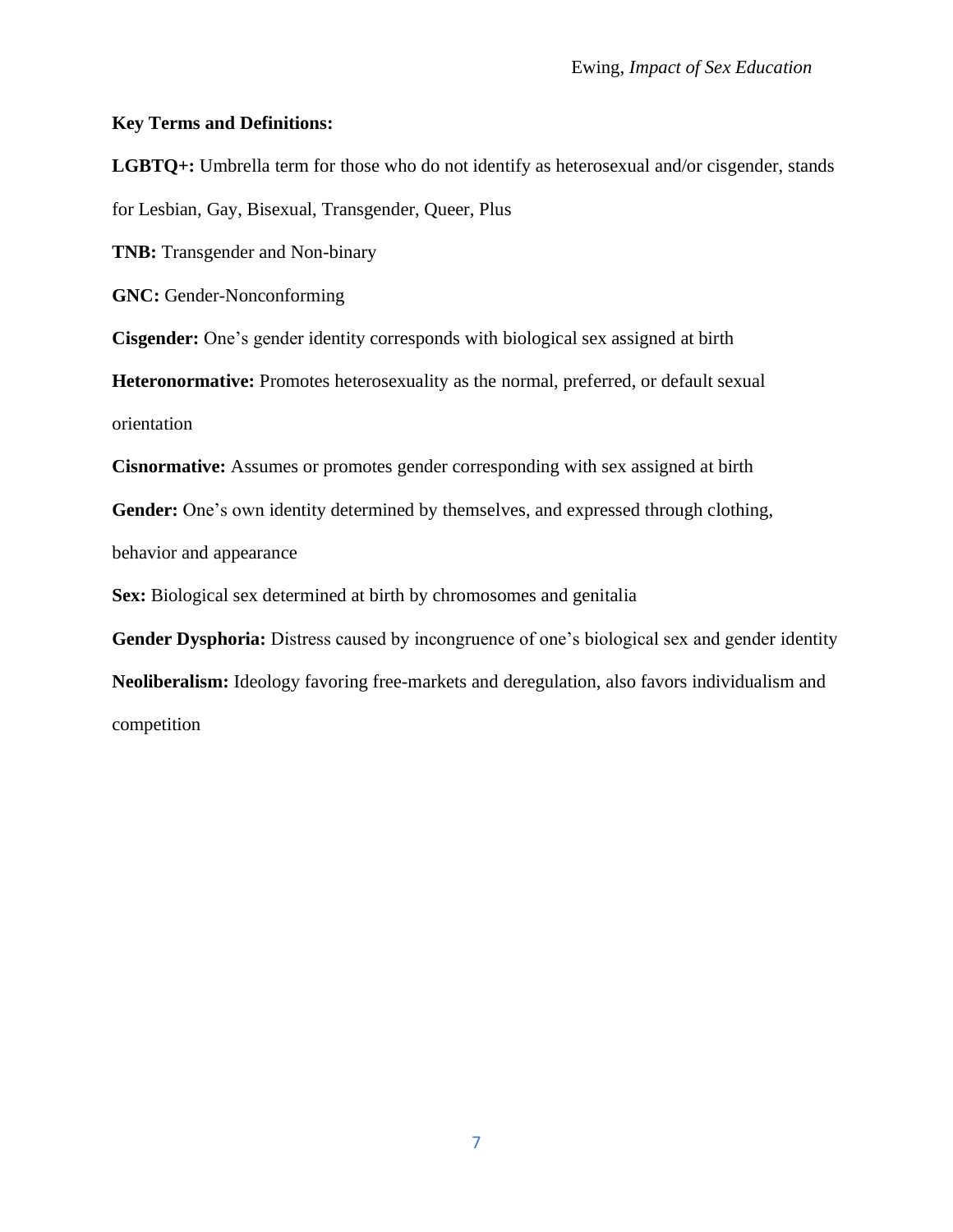#### **Literature Review:**

#### *What is the state of sex and sexuality education in the US?*

The current literature on the state of sex and sexuality education in the US is largely descriptive. Additionally, present research is rarely explanatory of the educational and sexual health outcomes of US students.

Elliot (2014) discusses the way sex and sexuality education in US Schools existing within a neoliberal framework has constructed a "responsible sexual agent" whose definition changes based on gender but disregards the question of sexual orientation. Their observations of several sex education lessons show that there are different expectations posed toward young women and men in schools. For instance, the topic of consent was a very gendered issue, being positioned as something that men ask for and women give and never the other way around. This article also explores the ways individuals are made to feel personally responsible for negative consequences of sex that are also known to stem from gender, race, sexual orientation and socio-economic status. These neoliberal curricula, even the most progressive and comprehensive, are constructing the "responsible sexual agent" and denying the presence of broad societal factors that contribute to teen pregnancy and STI rates. This shifts responsibility for public health away from our society, culture and government and places the blame on individuals.

Measuring on several longitudinal sexual health measures such as virginity status, contraceptive use, frequency of intercourse, likelihood of pregnancy, and probability of contracting an STD, Sabia (2006) works to answer the question of whether sex education has an impact on sexual behaviors and health in adolescence. This study uses data provided by the National Longitudinal Survey of Adolescent Health and mainly focuses on virginity status and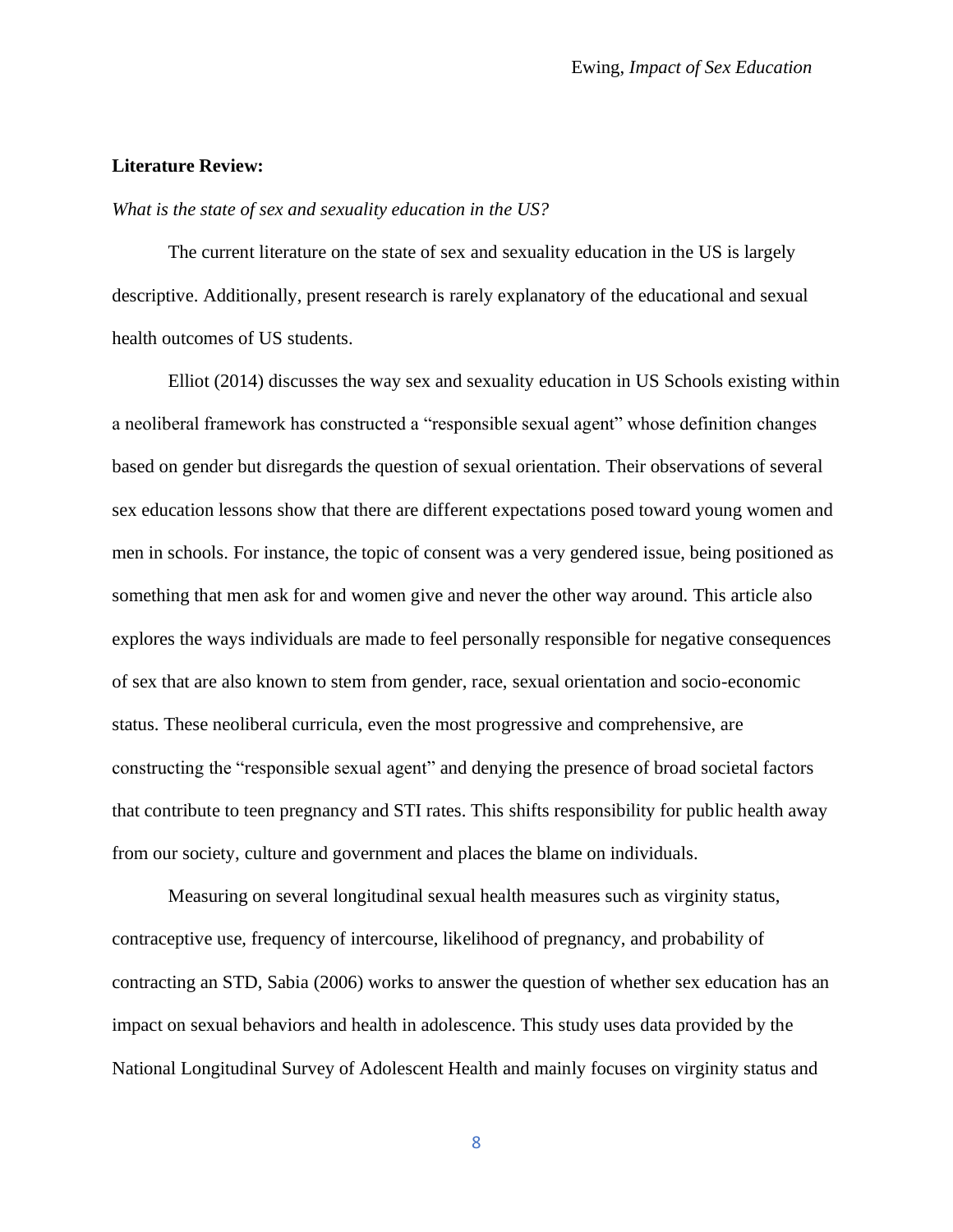age at first sexual encounter as the main predictors of sexual health. The conclusion states that sex education has no impact on adolescent behaviors based on these two factors. A limitation to this data is that it is not aggregated by type of sex education provided so the knowledge that there are higher rates of teen pregnancy and STD's in counties with abstinence-only education is not taken into account for this conclusion.

McCarthy and Grodsky (2011) ask whether adolescent sexual activity have negative impacts on their educational outcomes. The authors argue that there are different contexts for sexual encounters, and some may be more harmful for a student's education than others. This study aggregates their data based on gender and whether their encounters were in a romantic (exclusive relationship) context or nonromantic context. They argue that these distinctions are important because a sexual encounter in adolescence in a romantic relationship has little to no impact on educational outcomes for either party in the relationship but could lead to truancy or skipping school. The outcomes are similar for males and females.

Jiskrova (2019) examines the various ways young people get information about sex and specifically contraceptives and how each of those avenues impact later contraceptive use. Jiskrova found that adolescent attitudes about contraceptives was a predictor for future use and therefore future risk of contracting STD's. Parent attitudes had little to no impact on these outcomes, and no significant link was found between school sex education programs and pregnancy rates and STI's. The authors' recommendations for impacting adolescent attitudes and later pregnancy and STI rates is to include more information about contraceptives in schools.

Shapiro (2018) details the current standards of sex education mandates across the states and calls attention to the disparities present because of the different state sex education requirements or lack thereof. Only 20 states require information on condoms or contraception,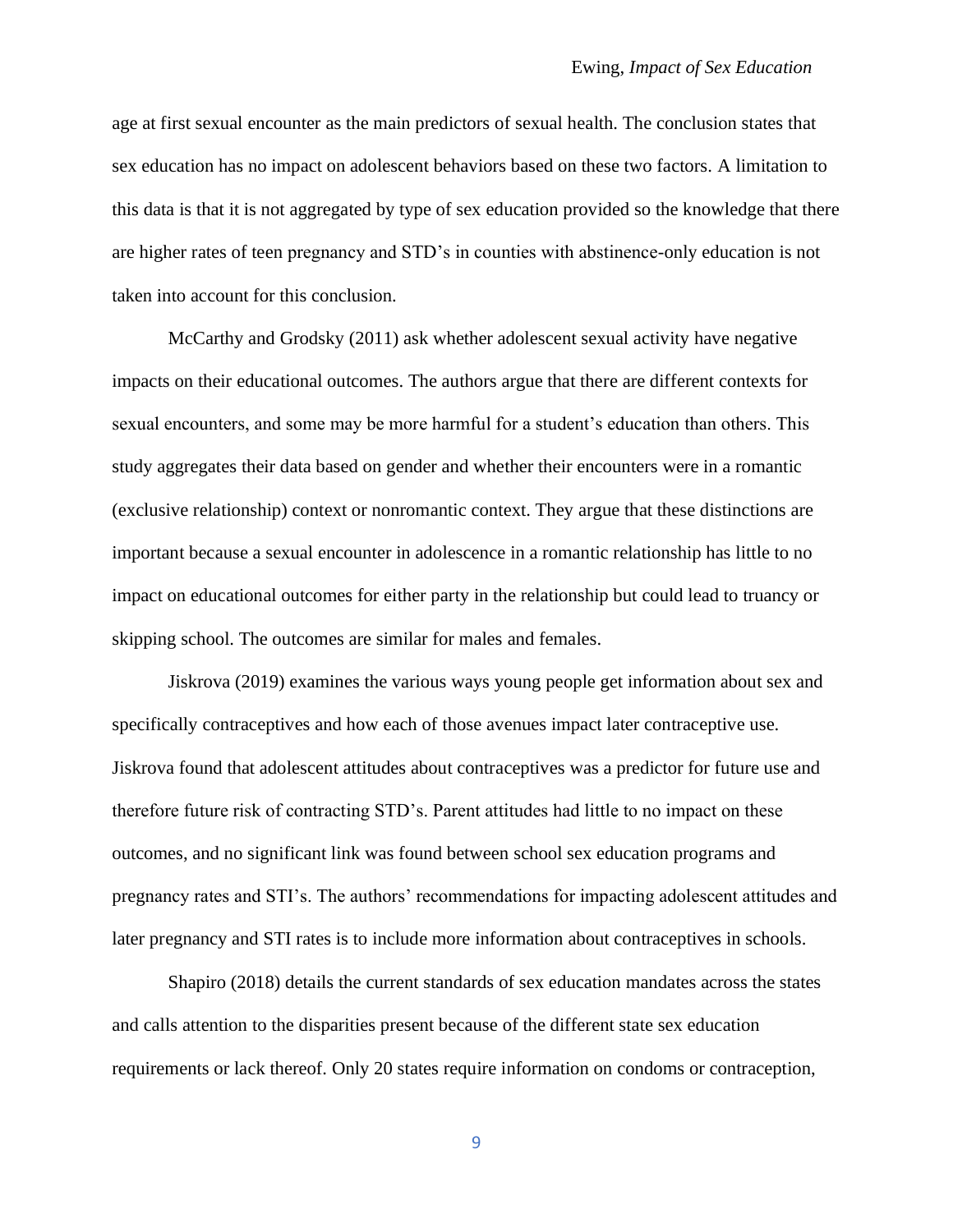and only 20 states and the District of Columbia require sex and/or HIV education to be medically, factually, and technically accurate. In addition, very few of the 24 states and DC that require sex education include consent and healthy relationships in their curriculum. California, Oregon, and New Jersey have the most progressive sex education curricula, requiring medically accurate information, discussing consent and relationship skills, and encouraging open conversations about sex and sexuality. These three states also have the three lowest rates of teen pregnancy.

Weaver (2005) conducted a study of wealthy developed countries and compared their sex education curricula and their rates of teen pregnancy and STI's. Their findings show that the dominance of abstinence-only sex education in the US has not cultivated a culture of abstinence among young people and likely stunts the development of a sex-positive and safe culture surrounding sex and sexuality. Out of the nations examined in this study, the US had the highest rates of STI's and teen pregnancy. Weaver and colleagues also name the high average number of lifetime partners and widespread socio-economic disparities as potential causes for these rates; factors that can be addressed and potentially mitigated with more comprehensive and candid sex education.

Maziarz and colleagues (2019) compared current proportions of abstinence or comprehensive sex education programs against current proportions of US schools that grant students access to condoms or contraceptives. The findings show that while 63% of school districts teach a comprehensive sex education curriculum, only 7% of schools offer condoms and only 29% use outside agencies to refer students for contraceptives. These disparities could be due to social desirability bias in the survey data. However, these data also suggest that there is a disconnect between the message that students are receiving and the actual safe-sex methods they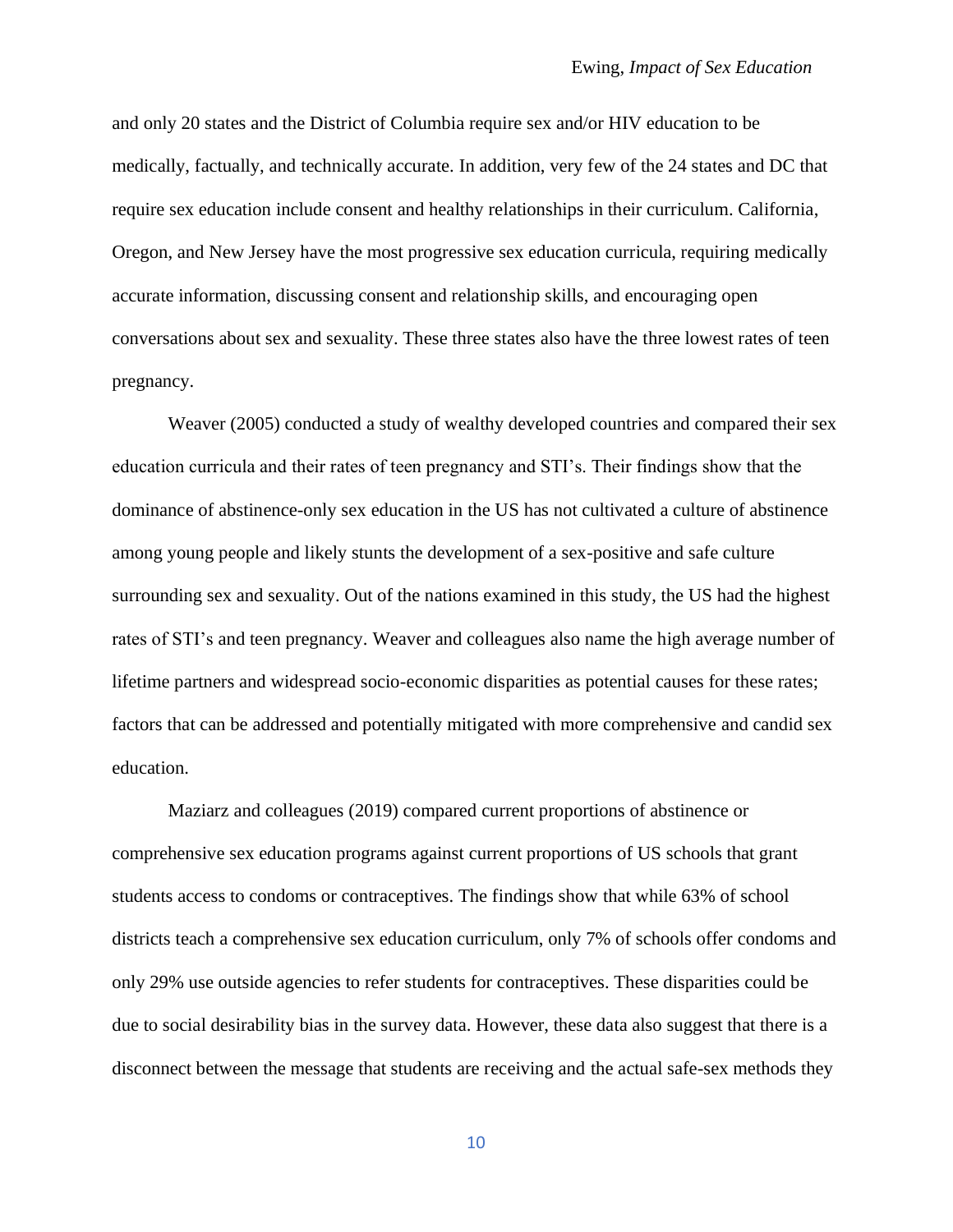are given access to. As a wealthy, developed country with the highest rates of teen pregnancy and STI's, there should be more access and more openness for contraceptive use in adolescents and their schools.

Astle (2020) and colleagues' study was similar to my own in sampling from college students and in conducting qualitative research through focus groups. These authors asked college students what they thought could be improved about current sex education programs. The college at which this study was conducted was in a state that teaches abstinence-only, so the sample is likely a majority of students who experienced that form of sex education. Only 2 out of 38 students said their program was helpful or somewhat helpful and only 6 out of 38 reported being educated on contraceptives like birth control or condoms. Participants reported scare tactics and exaggerated negative consequences. These students stated six main areas they believed sex education should cover and that reform should include: mental, relational and emotional aspects of sex, updated and realistic information, provide information on sexuality, cover diverse sexual behaviors and identities, start earlier and be offered more often, and be taught by trained instructors.

#### *Where are (or aren't) LGBTQ+ identities in sex and sexuality education?*

Pascoe (2019) focuses on how gender and sexuality are constructed in schools in ways that are othering for students who do not identify as cisgender and/or heterosexual. Schools are a formal institution of education, but students are also educated and socialized within informal avenues through a hidden curriculum. By embracing gendered traditions such as Prom King and Queen, limiting resources for LGBTQ+ groups like Gay-Straight Alliances, by celebrating openness of heterosexuality and punishing openness of a non-straight sexuality for being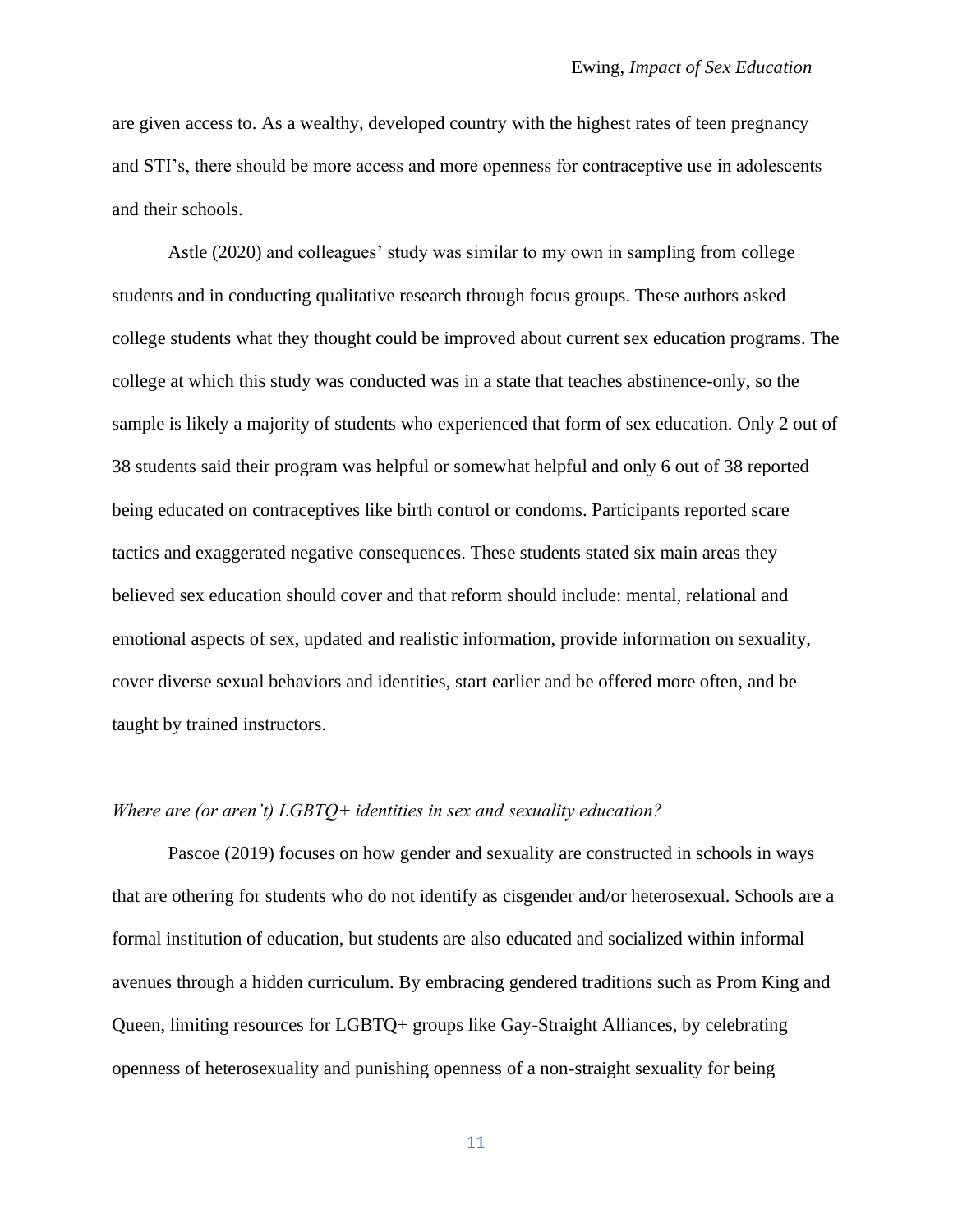"inappropriate," students are being taught by a hidden curriculum what is and is not acceptable. This means that schools are not only institutions of education, but also institutions of regulation for gender and sexuality that play a role in young peoples' identities. LGBTQ+ individuals are othered in school in the form of omission in sex education, exclusion in school traditions, and punishment for open expression. If one's identity is constantly excluded in schools, are they even institutions of learning for those excluded individuals?

In another study similar to mine, Gowen and colleagues (2014) conducted focus groups with Oregon LGBTQ+ youth to discuss the ways current sex and sexuality education is based on an assumption of heterosexuality. In addition to studying the presence of heteronormativity in these curricula, researchers also questioned the impacts this can have on young people. The results of this study state that youth overwhelmingly experienced their sex education to have been catered toward straight individuals only and therefore exclusive toward LGBTQ+ individuals. The impacts of this exclusion included LGBTQ+ youth not paying attention to important safe-sex information, LGBTQ+ identities being pathologized, and creating unsafe school environments for these individuals.

Garafolo and colleagues (1998) conducted one of the first studies on the association of health risk behaviors and sexual orientation on a representative, school-based sample of adolescents. This study found that students who identified as Gay, Lesbian, or Bisexual in high school at the time of the first survey, showed an increased risk for health risk behaviors such as suicide, sexual risk behaviors and multiple substance use. Furthermore, these individuals are more likely to participate in multiple risk behaviors and initiate risk behaviors at a younger age than their peers. Garafolo and colleagues, therefore, suggest that any risk prevention or sex education programs must be geared toward the needs of Gay, Lesbian and Bisexual individuals.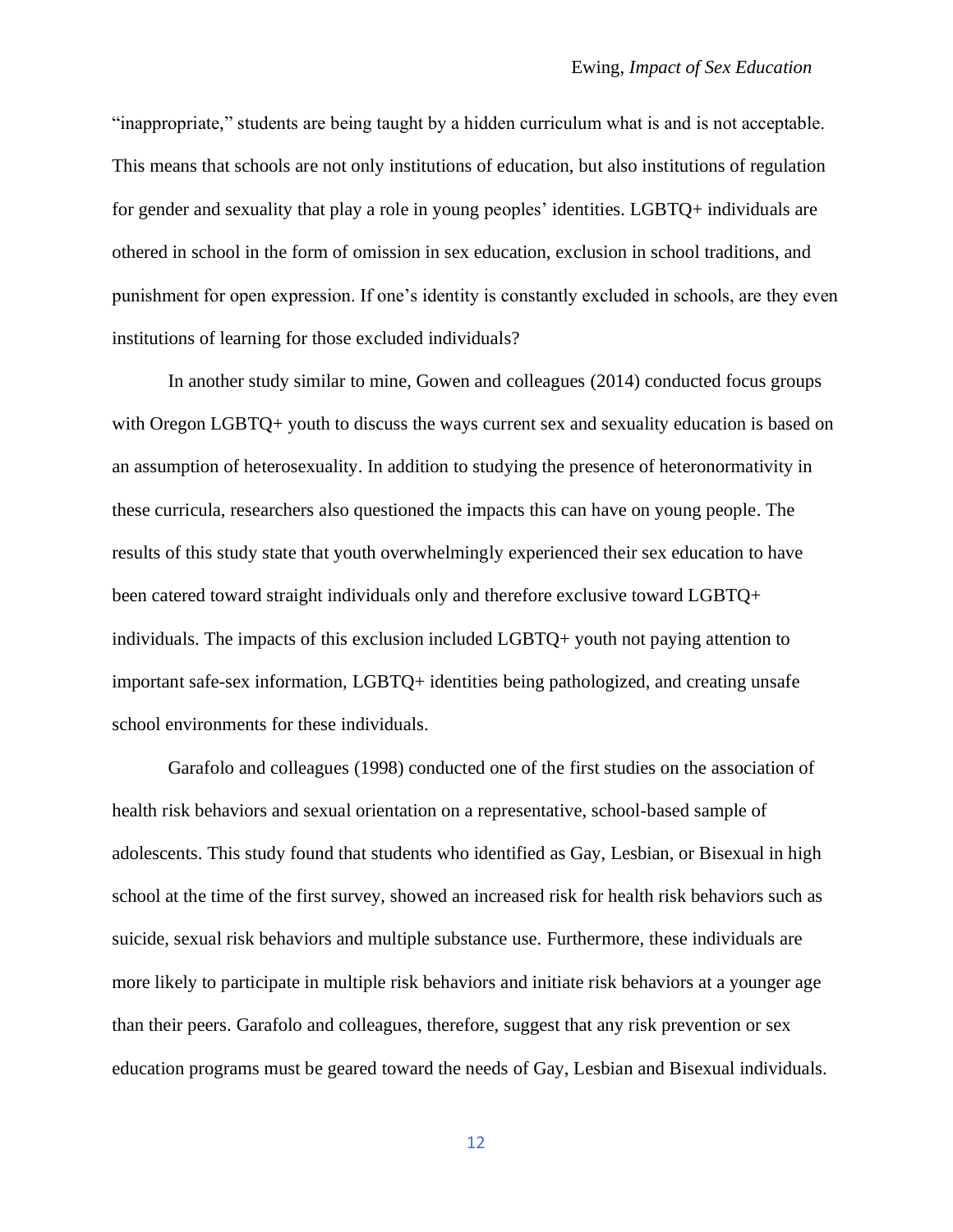Elia and colleagues (2010) provide a detailed history of sex education in the US and a scale to measure current sex education curricula. This study found that current sex education programs are operating on a heterosexual and cisgender default mode, excluding LGBTQ+ individuals from this important education. Elia and colleagues suggest that gender and sexuality should be topics included in sex education curricula in an unbiased and democratic way.

Olson-Kennedy and colleagues (2016) identify several research priorities and define gaps in our knowledge about Trans and gender non-conforming (GNC) youth and their development. Authors identified school environments as a priority for research and reform. Including Trans and GNC individuals in regular curriculum and especially in sex and sexuality education is crucial for their development.

#### *What are the impacts of these omissions and benefits of inclusion for LGBTQ+ individuals?*

O'Quinn and Fields (2019) examine the Future of Sex Education program put forth by the Obama administration for contributions made for queer individuals by this evidence-based curriculum. The authors found that this progressive curriculum offered information more relevant and inclusive to queer individuals. However, even this program reinforced the gender binary and the idea of "straight time". This term refers to the trajectory discussed in sex education curricula and in popular culture that adheres to a common timeline for straight and cisgender individuals. This rarely applies for LGBTQ+ youth. O'Quinn and colleagues also found that while this program encourages youth agency for risk assessment, it doesn't encourage the same agency when it comes to maintaining and building positive relationships and sexuality. The consequences of this progressive curriculum and its shortfalls for queer individuals are still harmful for this community. The true future of sex and sexuality education incorporates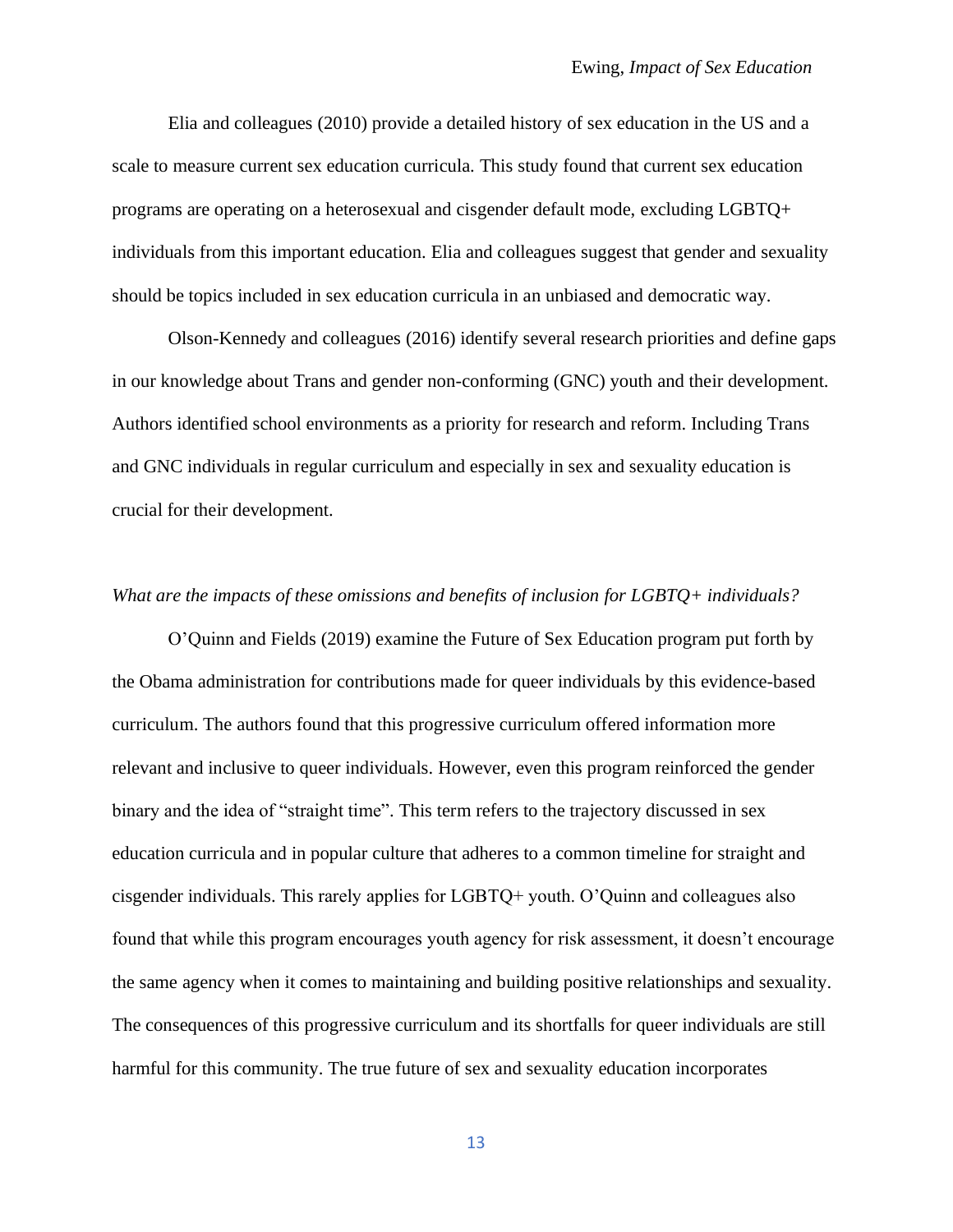knowledge constructed by queer individuals and centers young people as the ultimate authority on their own sexuality.

Guzzo and colleagues (2018) question whether adolescent knowledge and attitudes about contraceptives have an impact on later contraceptive use and therefore an impact on the risk for pregnancy or STI's. In a 15-year longitudinal study, the same group was surveyed at adolescence regarding their knowledge about contraceptives, and later about current contraceptive use and other behaviors as adults. The study found that individuals' knowledge and attitudes about contraceptives in adolescence are a predictor for contraceptive use in adulthood. Because adolescence is such a formative period for safe-sex knowledge, it is crucial for school-based sex education programs to include comprehensive and accurate information on contraceptives and STI risks in a way that is relevant to individuals of all genders and sexualities. It is also important that these programs do not resort to fear-mongering and individual blame to encourage use of contraceptives but rely on evidence and encouraging public health. Additionally, as misinformed as straight and cisgender adolescents are by their sex education, LGBTQ+ youth are even more so, experiencing higher risk for STI's in adulthood than their straight and cisgender counterparts.

Marquez (2019) focuses on the ways different types of sex education curricula (abstinence-only, comprehensive, and LGBTQ+ inclusive) impact sexual health variables later in life like sexual dysfunction, sexual risk behaviors, sexual health efficacy, and safe-sex behaviors. The author also hypothesized that certain types of sex education predict internalized homophobia in non-heterosexual individuals. This study found that comprehensive sex education programs were not predictors of later sexual risk behaviors, as it has often been hypothesized that including more information about sex beyond abstinence curriculum would encourage youth to engage in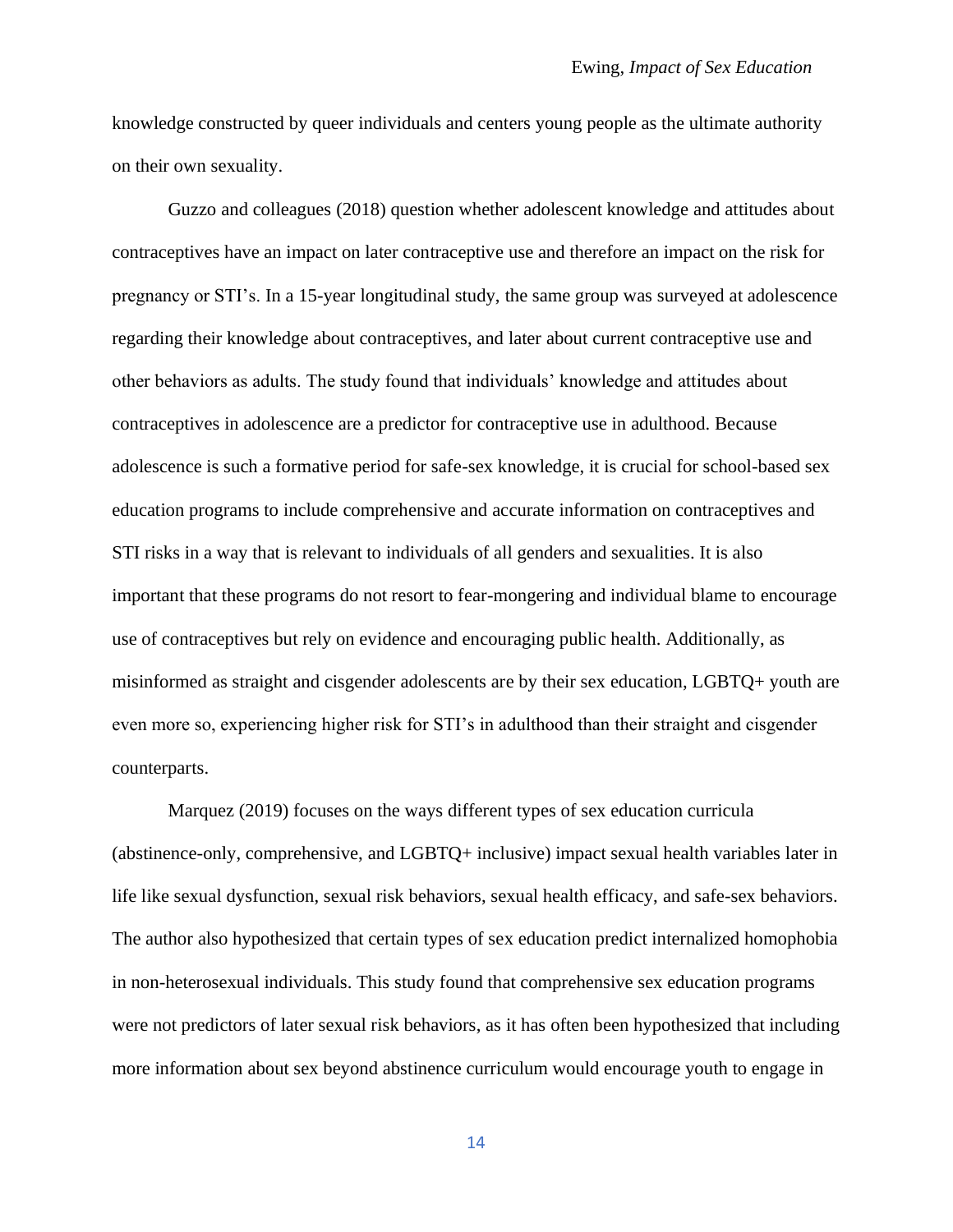risky behaviors. This study did support the authors' hypothesis that internalized homophobia predicts sexual distress. Sex can be affirming for individuals' identities. However, if they feel negatively about their identities, sex can be stressful. This study shows that the impacts of sex education are not as great as authors predicted, but there is still a lot of room for improvement for curricula that affirms LGBTQ+ identities and provides young people in that community with the tools for safe sex.

Hobaica and colleagues (2019) focus on trans individuals and the way they experience their sex education, which is largely heteronormative and cisnormative. This excludes their unique identities and therefore their sexuality. One participant described sex education as focusing on anatomy and the gender binary, saying "You are a boy and you are a girl," which is exclusive to those who do not identify with either as well as those who do not identify with the gender they were assigned at birth. Trans individuals in this study reported coming out of their sex education courses feeling excluded and misunderstood, often reporting a delayed understanding of their own identity. These individuals also reported feeling unprepared for sexual encounters, some participants citing uncomfortable or non-consensual encounters. To make up for the gaps left by their school-based sex education, trans individuals in this study relied on friends, organizations like planned parenthood, and other sources of media for information on sex and safe-sex practices. Participants all advocated for more inclusive sex education curricula, predicting safe school environments and increased normalization of trans identities, as well as earlier identification for trans individuals. They also predict decreased gender dysphoria and more positive health outcomes, in addition to more positive sexual encounters with a better understanding of consent.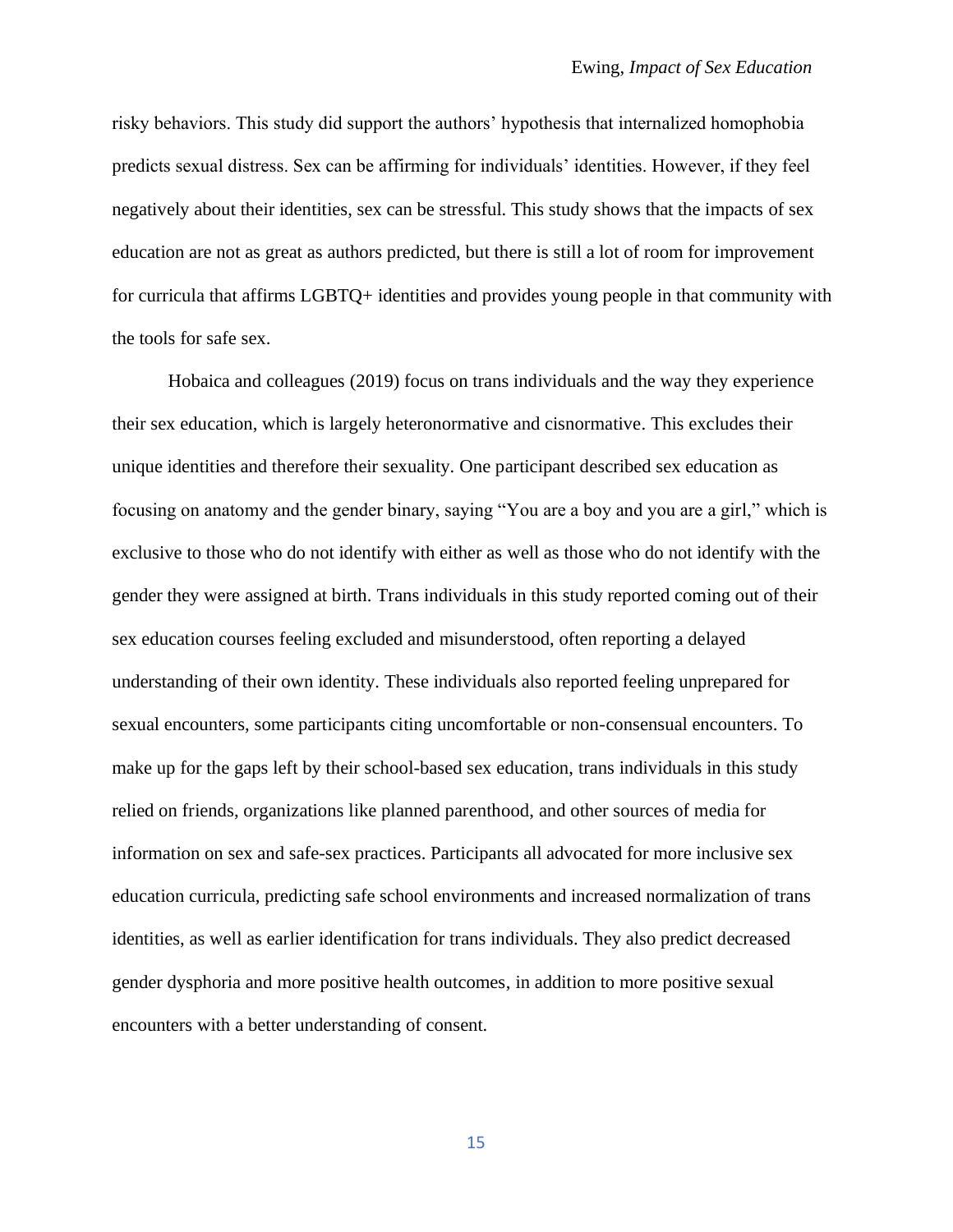In a 2017 Dutch study of about 601 students, Baams and colleagues (2017) research whether the content of sex education programs and the level to which they are inclusive of LGBTQ+ individuals is a predictor of a positive school climate. Survey data showed that as LGBTQ+ inclusivity increased in school sex education programs, students became more likely to intervene in a situation where a LGBTQ+ individual was being targeted negatively and specifically name-calling and derogatory language. As curriculum became more inclusive, the school climate improved over time. This shows a benefit to including LGBTQ+ individuals in sex education program beyond sexual health but also extending to social interactions between youth and their peers. LGBTQ+ identities are more normalized, and their classmates are less likely to negatively target them and more likely to intervene in a situation where they are being targeted.

The aim of Haley and colleagues' (2019) study is to use insight from Trans and nonbinary (TNB) youth and parents to form a recommended curriculum for sex education that is trans-inclusive because TNB youth are at an increased risk for negative sexual health compared to cisgender peers. Participants in this study named five sources of sex education, favoring peers, romantic partners and online mediums because of the inapplicability of the information provided by school curricula and medical practitioners. Talking with peers and partners and even searching for information online was likely most helpful for TNB youth because there's more acceptance and relevance from those sources. Information provided by school curricula and medical professionals is often cisnormative and exclusive toward TNB individuals.

A study conducted by Smith (2012) on the impacts of young people viewing sexually explicit material (SEM) in adolescence as a means of sex education concludes that while viewing porn can be harmful and many have negative assessments of SEM, the internet as a tool for sex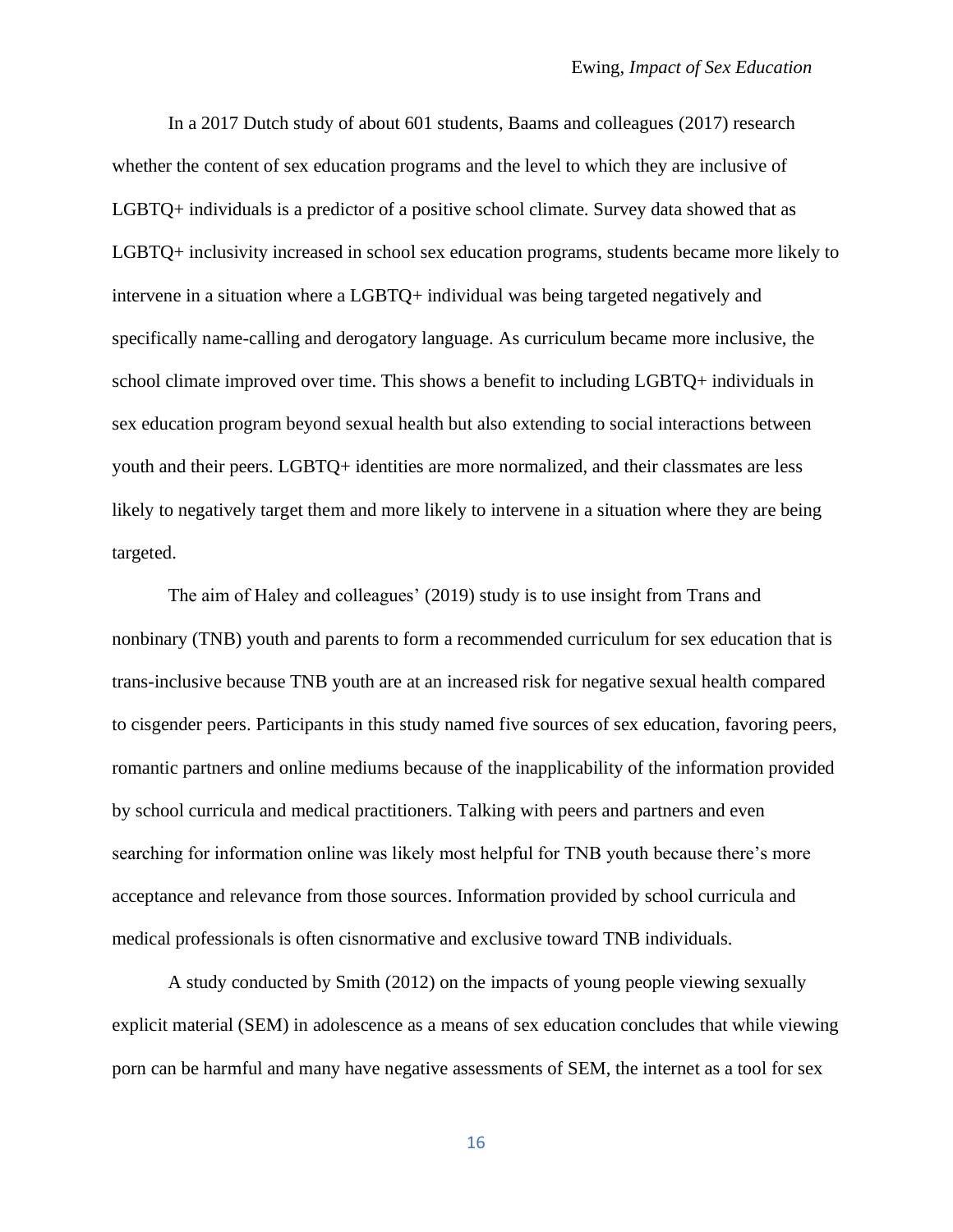education can be helpful. Negative assessments and impacts of viewing SEM in adolescence were reported by cisgender and heterosexual participants as well as LGBTQ+ participants in this study. Common features of negative assessments were a poor portrayal of realistic encounters as porn is commonly created for viewers who are straight men and can actually use same gender sexual activity for the benefit of straight people. This is harmful for LGBTQ+ individuals and especially women who identify as lesbians whose identity is often perceived as entertainment for straight men and not a legitimate sexual orientation. This study also states that the portrayal of gender roles in pornography coincides with many men's attitudes and expectations, and women are more likely than men to be critical of SEM because of the propensity for porn to portray women in submissive roles in relation to men. While the internet is a helpful tool, there are negative impacts to this socialization from a young age.

Rafferty (2018) analyzes the construction and treatment of gender in current health care models, realizing that transgender and gender diverse (TGD) youth are receiving inadequate care due to their gender. These researchers propose a gender-affirmative care model which features developmentally appropriate care that is oriented toward understanding youth's gender experience and which could be applied to sex and sexuality education. This care model recognizes TGD identities and actively works to break stigmas and is a stark contrast to current heteronormative models of care and education.

Blake and colleagues (2001) compare the risk behaviors of several gay, lesbian, and bisexual (GLB) and heterosexual adolescents and the associations with gay-sensitive HIV instruction. In this study of high school students, GLB youth reported more substance use, highrisk sexual behaviors, suicidal thoughts or attempts, and personal safety issues than heterosexual youth. Among sexually active youth, GLB individuals reported more lifetime and recent sexual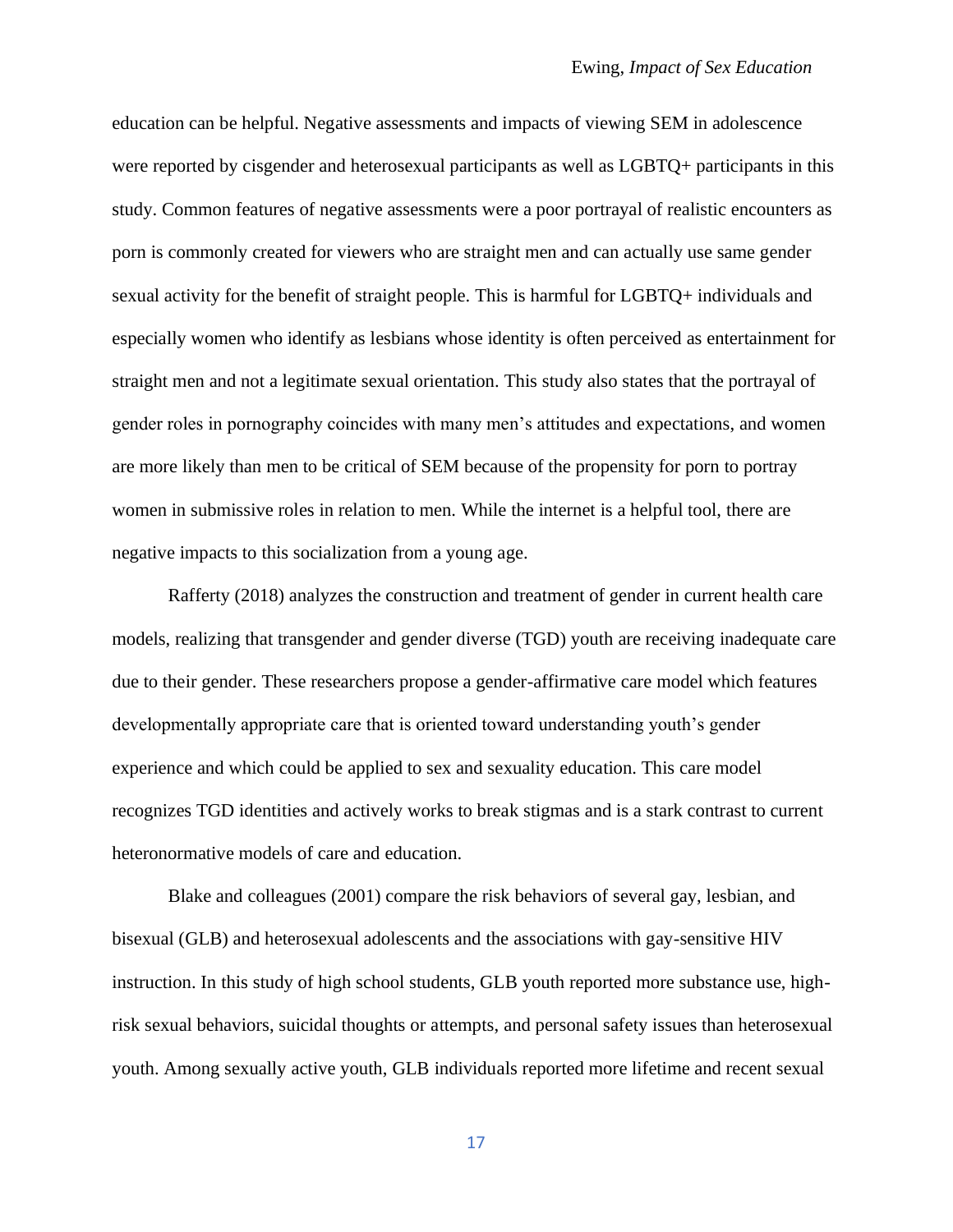partners than heterosexuals and more of them reported using alcohol before their last sexual encounter. In contrast, GLB students in schools with gay-sensitive HIV instruction reported fewer sexual partners, less recent sex, and less substance use before sex. This demonstrates the importance of inclusive curriculum and specifically in the realm of STD's and STI's to not use fear tactics or othering GLB individuals in the conversation around HIV and AIDS.

Elia and colleagues (2010) study the impact of heteronormative sex education on school climate with regards to LGBTQ+ issues and other students. The United States's history of abstinence-only school-based sex education has not only misinformed generations of young people but has systematically and completely left out those who do not identify as heterosexual and/or cisgender. These curricula have had negative consequences on school climate for LGBTQ+ youth. This community, as well as their heterosexual and cisgender classmates, would benefit from a sex education program that actively included positive and accurate information on LGBTQ+ safe sex and relationship skills.

Cruz (2019) created a handout for educators of LGBTQ+ youth in response to research stating that LGBTQ+ young people feel far less satisfied with their sex education curriculum than their heterosexual counterparts. Cruz outlines important data showing LGBTQ+ individuals are more likely to participate in sexual risk behaviors, increasing odds of STI transmission as well as having higher rates of antibiotic resistant strains of infections. Further, only four states mandate inclusion of information specific to LGBTQ+ identities be covered in sex education and only about 40% reported having access to LGBTQ+ sexuality information in their school library. This handout outlines priorities and key issues for LGBTQ+ young people and provides suggestions for future lesson plans that will be more inclusive and open.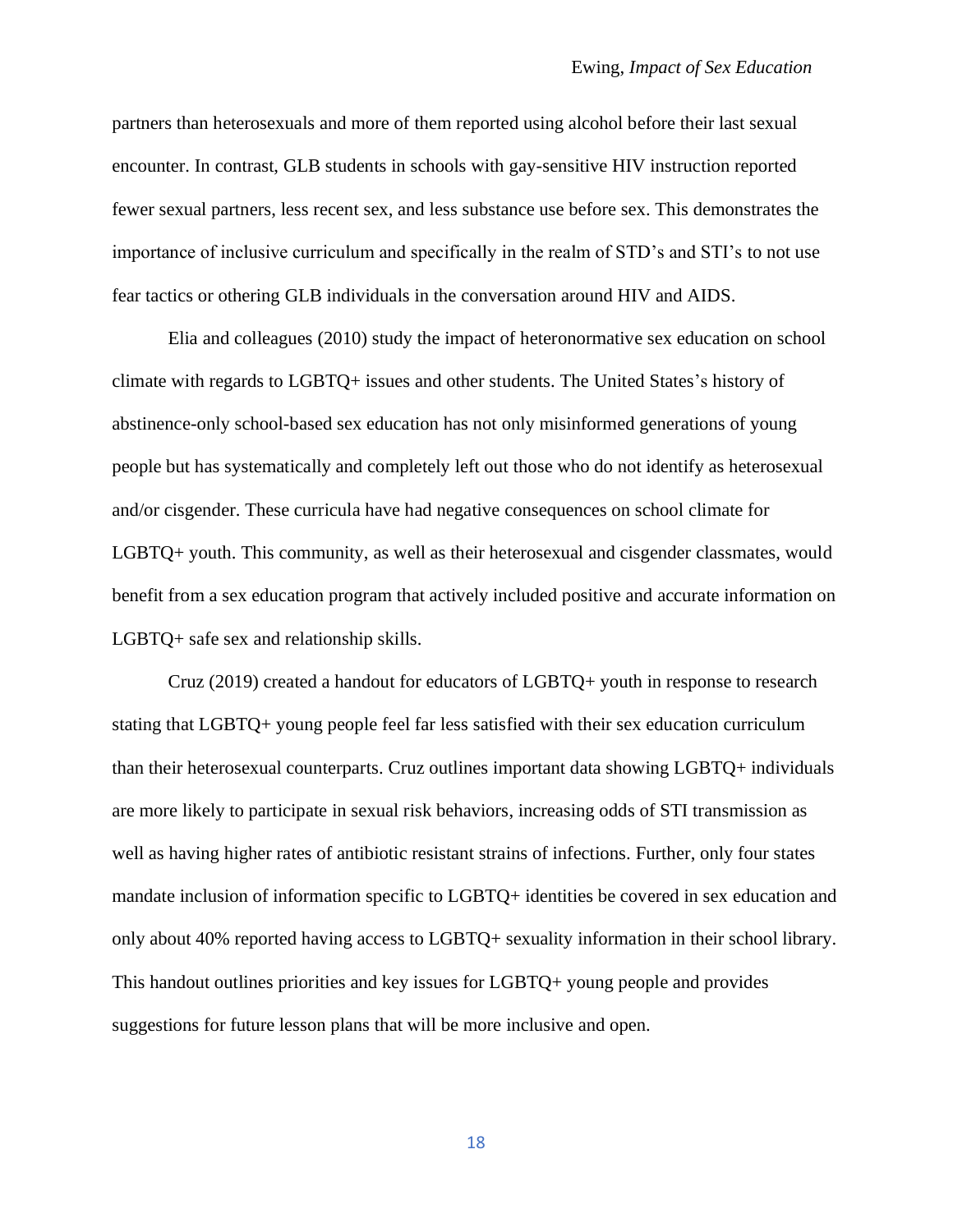Proulx and colleagues (2019) also focus on school climates surrounding LGBTQ+ issues. Specifically, regarding homophobia in schools, Proulx questions the connection between positive LGBTQ+ inclusion in school curricula and especially sex-education curricula and adverse mental health and victimization of LGBTQ+ youth (referred to in this study as Sexual Minority Youth). Their study found that students in schools with LGBTQ-inclusive sex education programs have lower odds of experiencing adverse mental health and victimization at school.

Current literature on sex education in the US and with specific regard to LGBTQ+ youth in schools demonstrates a pattern of exclusion for this marginalized community as well as an inadequate curriculum that fails to meet the needs of all students. The gap in this literature is a lack of testimony from current and former students on the efficacy and impacts of their sex education programs. Further, there is a need for research focusing on LGBTQ+ youth and their experiences in school sex education. This study contributes to that gap in knowledge by concentrating on the lived realities of former students in the LGBTQ+ community, gathering their perspective of the current problems as well as their recommendations for future sex education curricula.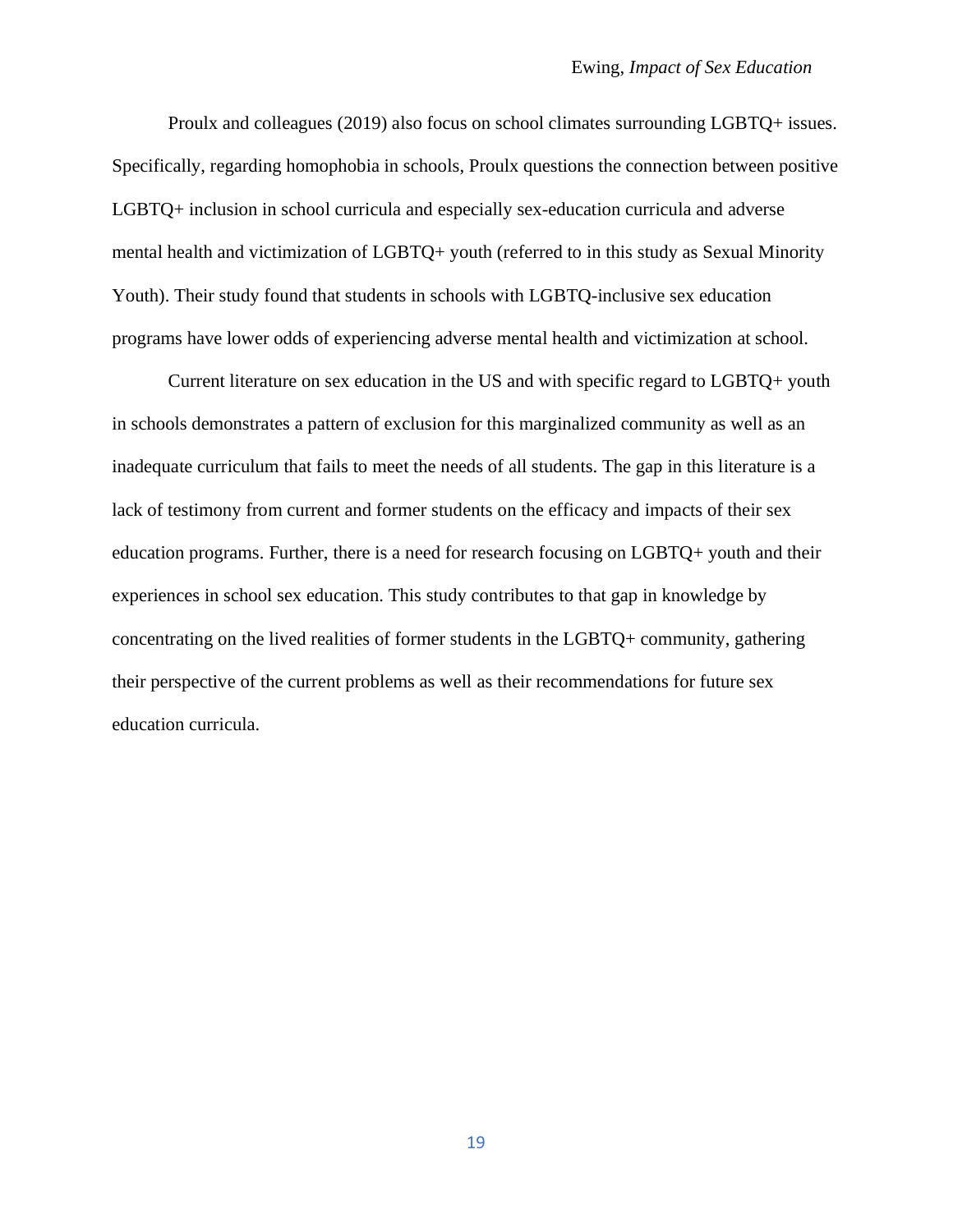#### **Data and Methods:**

#### *Recruitment*

This project's source of data was semi-structured interviews with undergraduate students at the University of Colorado, Boulder, who identify as a member of the LGBTQ+ community. This group was chosen for the study sample because they have attended a US school and taken some form of sex and sexuality education course within the last several years. This group has had recent experience with sex education and can provide the important perspective of former students as well as LGBTQ+ individuals with context for sexual encounters and what is needed for safe sexual encounters. Also, this group is one that I am a member of, so I began recruitment with individuals that I knew prior to this study and used snowball sampling. Using an IRB approved email script, I reached out to individuals in my life who met the requirements for my study. The individuals who participated were then asked to provide my contact information to others they know who meet the study requirements. Through this process, I was able to recruit nine individuals to participate in interviews for this project.

#### *Participant Interviews*

The interviews through this project were confidential, semi-structured, and conducted virtually over Zoom. The interview guide used for this study is included in the appendix. I conducted 9 interviews total, ranging from about 50 to 70 minutes in length and the average being about 56 minutes. I received consent from participants to take interview notes throughout the interview because the interviews were not recorded. Participants were made aware that the study is confidential, and their personal information would not be in the write-up and would be removed from notes during analysis. Participants provided their age, sexual orientation and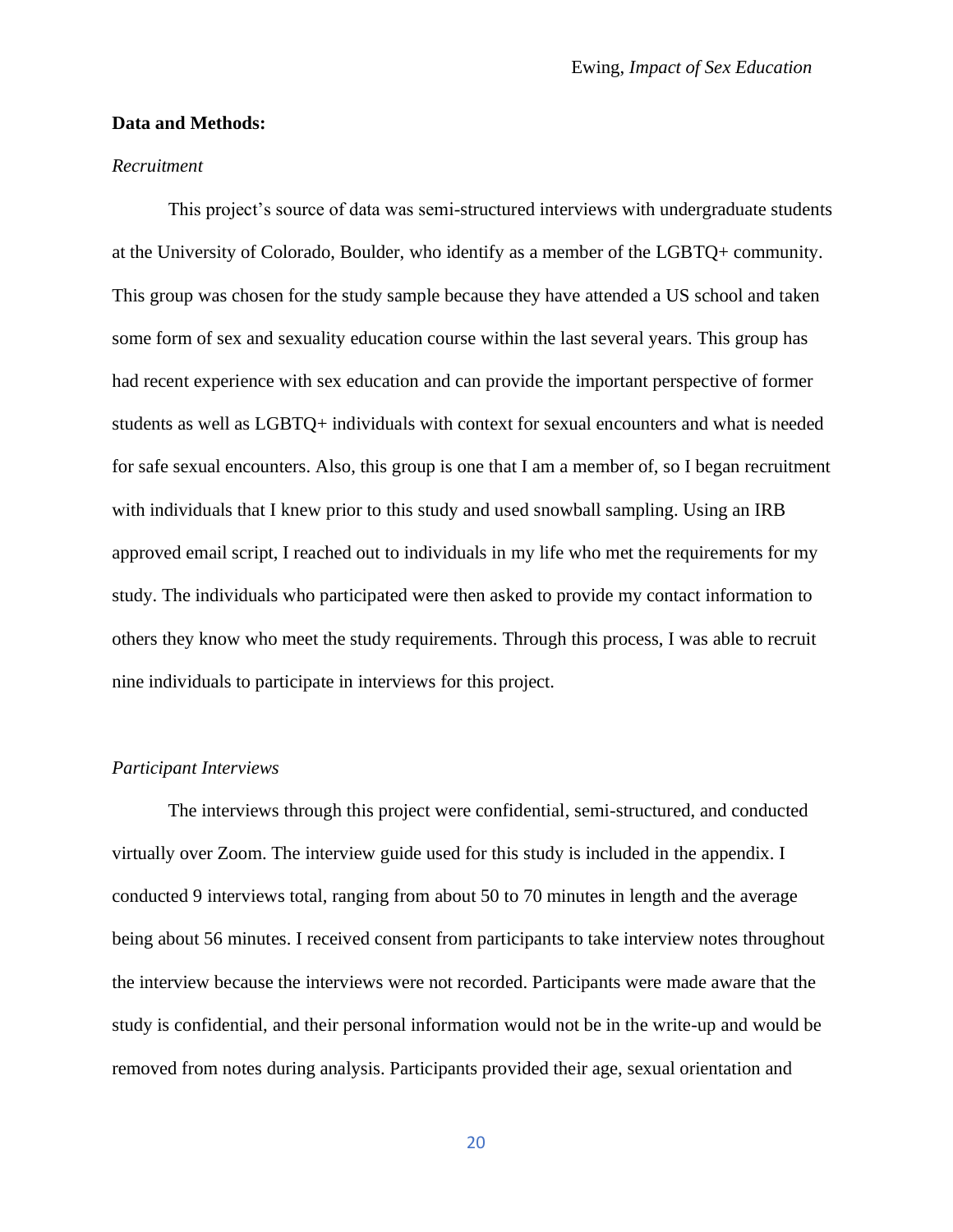gender for purposes of analysis. Of the participants, two were cisgender women, three were cisgender men, and four were non-binary. Four participants identified as primarily bisexual, two identified as gay or lesbian, and three identified as primarily queer. The ages of participants ranged from 19 to 23 years of age, two being 19, five being 20, one being 21, and one being 23. *Table 1*

| <b>Participant Number</b> | Age | Gender                  | <b>Sexual Orientation</b> |
|---------------------------|-----|-------------------------|---------------------------|
| $\mathbf{1}$              | 20  | Cis Woman               | Bisexual, Pansexual       |
| $\overline{2}$            | 21  | Non-Binary              | Bisexual, Pansexual       |
| 3                         | 19  | Cis Man                 | Gay                       |
| $\overline{4}$            | 19  | Cis Woman               | Lesbian                   |
| 5                         | 23  | Non-Binary Demi<br>Girl | Queer                     |
| 6                         | 20  | Non-Binary              | Queer, Gay                |
| $\overline{7}$            | 20  | Cis Man                 | <b>Bisexual</b>           |
| 8                         | 20  | Cis Man                 | Bisexual, Queer           |
| 9                         | 20  | Non-Binary              | Queer                     |

The questions asked during interviews were designed to be open-ended so that participants could describe their own experience with sex education in whatever way they felt was relevant. The questions were designed to help understand the levels of exclusion or inclusion participants felt in sex education and how their experience impacted their attitudes surrounding sex, sexuality, and safe sex behaviors. An additional goal was to determine what LGBTQ+ individuals felt was missing from sex education and what should be added to curriculum for improvement.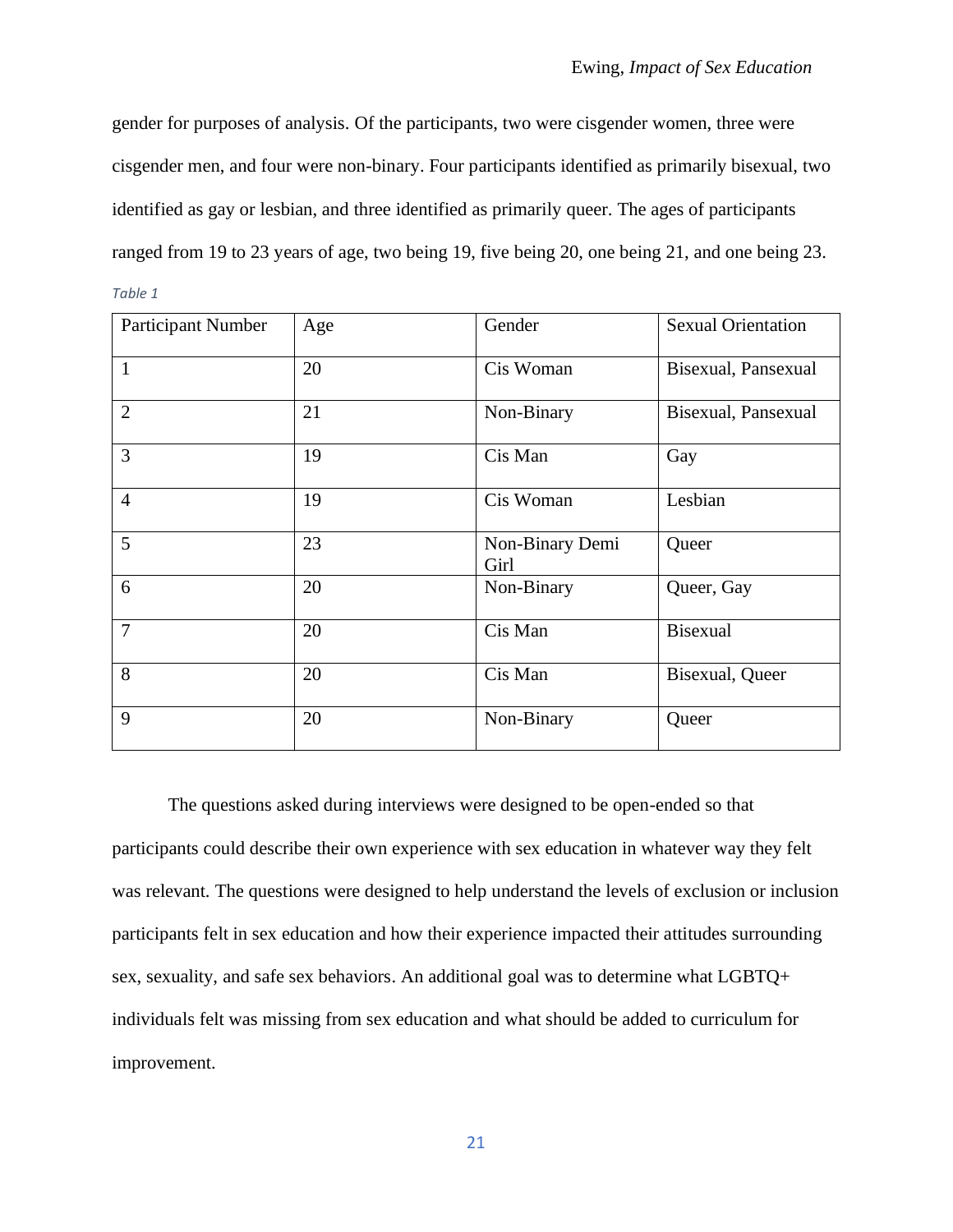# *Data Analysis*

To analyze the data, I color coded broad themes, which are listed below in Table 2. I highlighted sections of interview notes that corresponded with the broad themes. After the first three interviews, I reviewed notes to take note of emerging themes that I hadn't expected that would be worth probing in future interviews. At the conclusion of all interviews, I highlighted the data using the coding guide I wrote.

#### *Table 2*

| Theme                                      | $N=9$                              |
|--------------------------------------------|------------------------------------|
| Exclusion of LGBTQ+/Heteronormative Sex    | 9                                  |
| <b>Education Curriculum</b>                |                                    |
| Fear Surrounding STI's/STD's in or as a    | $\overline{4}$                     |
| result of Sex Ed Curriculum                |                                    |
| Gendered Expectations in Sex Ed Curriculum | 5                                  |
| Info Outside Sex Ed: Internet/Porn         | 9 (internet in general)            |
|                                            | 3 (internet and porn specifically) |
| Info Outside Sex Ed: Partners/Friends      | $\overline{4}$                     |
| Info Outside Sex Ed: Parents               | $\overline{2}$                     |
| Ideal Sex Ed: Inclusion of LGBTQ+          | 9                                  |
| <b>Ideal Sex Ed: Consent</b>               | $\overline{4}$                     |
| Ideal Sex Ed: Relationship and             | 6                                  |
| <b>Communication Skills</b>                |                                    |
| Ideal Sex Ed: Sexual Pleasure              | $\overline{2}$                     |
| Ideal Sex Ed: Trauma and Abuse             | $\overline{2}$                     |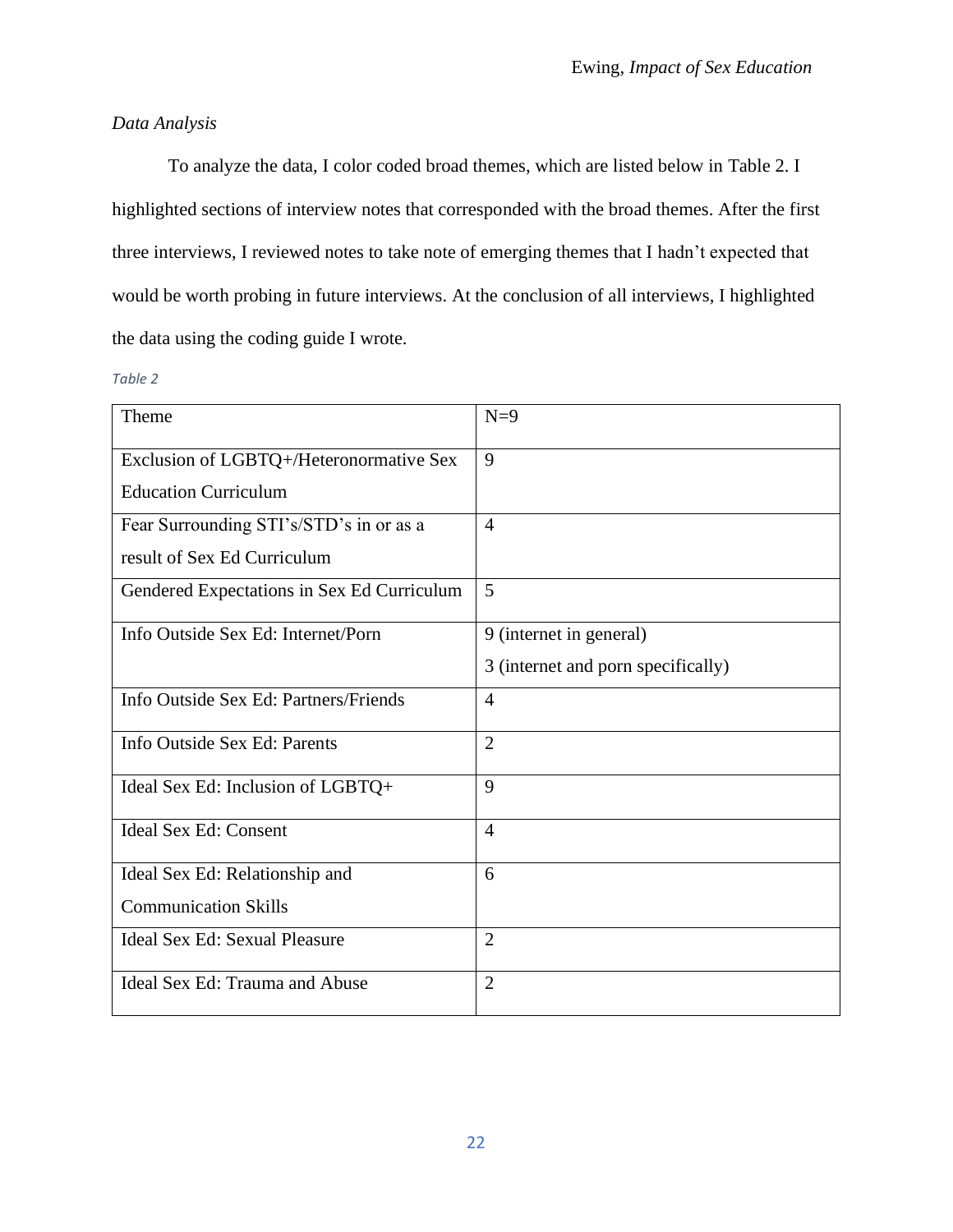#### **Results:**

The data collected from the interviews displayed several themes in what participants felt was missing from their program, where they got information outside their sex education program, and what they would like to include in their ideal sex education curriculum. At the very core of this study is the question of inclusion for LGBTQ+ students. Every one of my participants said their sex education program didn't include LGBTQ+ individuals. A few students said their instructors mentioned LGBTQ+ identities after they were prompted by students, but it was obvious to them that they were not built into this important program. A quote demonstrating this comes from a lesbian participant who felt empowered to prompt about queer identities because she took her sex education course at 18, with a strong understanding of her own sexual orientation. She asked, "'What about the gays?' My teacher said something like, 'Yes that is a thing,'". This participant also reported feeling "like furniture" and that nothing in her program pertained to her because she identifies as a lesbian. Another participant said that because of his exclusion as a gay man (now identifies as bisexual), he felt indifferent to sex as a whole and didn't pay attention through his sex education program. Another participant expressed frustration with his program's focus on pregnancy prevention and a lack of attention paid to STI prevention, especially for relationships between men.

This exclusion has been experienced by all participants in this study and it demonstrates a dangerous pattern that is present across the country, but what is the significance of this exclusion? It is demonstrated in the current literature but also in the testimony of these former students (Elia & Eliason 2010) (Hobaica et al. 2019) (Gowen & Winges-Yanez 2014) (Olson-Kennedy 2016) (Rafferty 2018) (Elia & Eliason. 2010) (Cruz 2019) (Proulx et al. 2019). These students admitted to feeling frustrated, tuning out during their sex education course, and felt like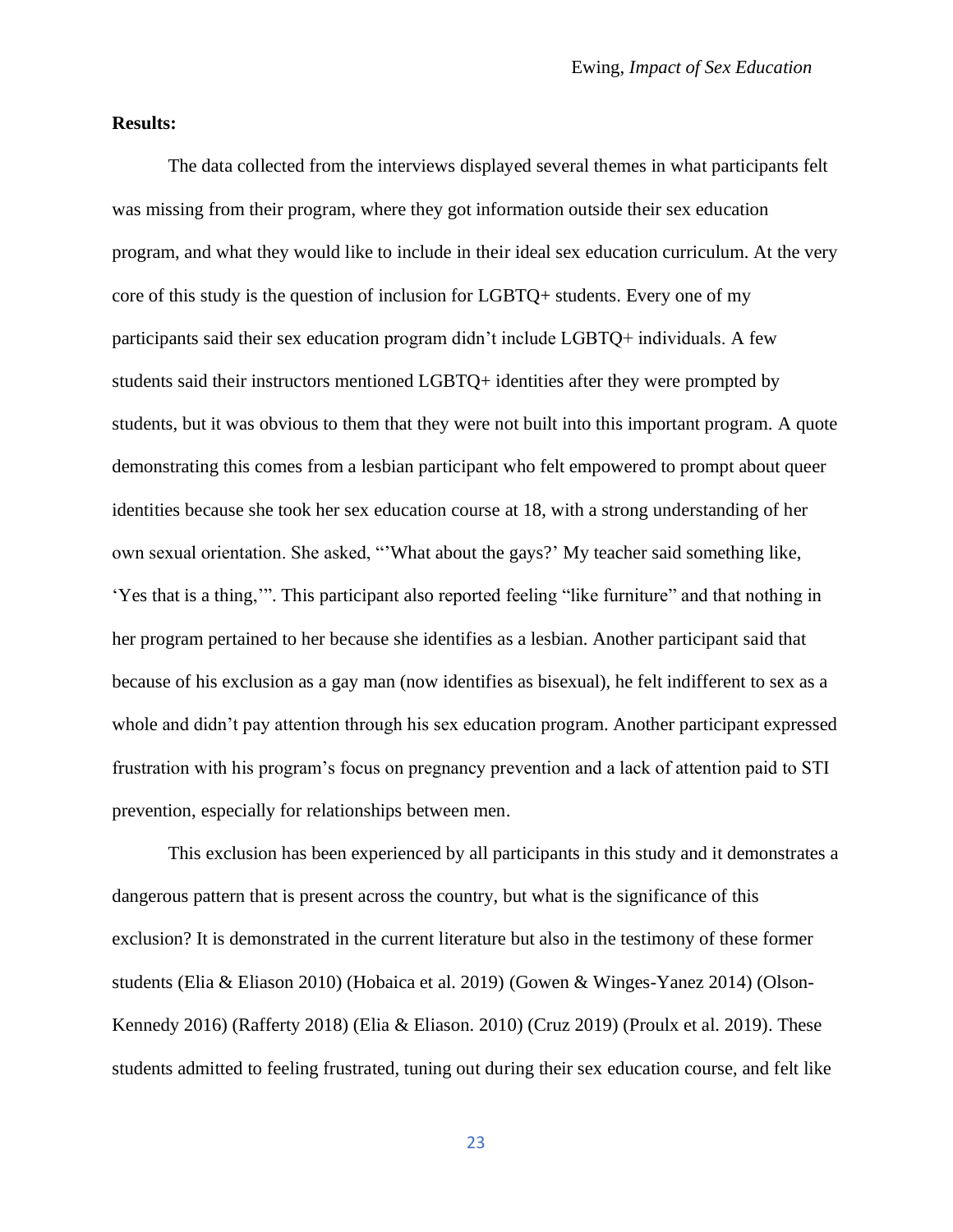they were receiving information that didn't apply to them. This not only makes LGBTQ+ students feel as if they are "outside the range of normality," as one participant stated, but also fails to provide these young people with the tools to keep themselves and their partners safe. This exclusion is responsible, in part, for a gap in knowledge and therefore for the disparities in sexual risk behaviors and adverse mental health for queer youth.

Of the material included in school sex education programs, most participants reported their program providing some type of education for STD and STI prevention, a feature they found to be helpful. Although this material being present in their sex education curricula is reassuring, it is important to question the way this topic is discussed. Merely including information in a sex education program is not enough to ensure the program is effective or that the program reduces harm. Four participants in this study specifically discussed their program using fearmongering of STI's and prevention as a harmful aspect that sparked a staying anxiety surrounding STI's and STI testing. This is an important theme that emerged from interview data because it demonstrates the importance of how this information is delivered to students. It is not enough to include it, if the way it is included does harm to students that lasts far beyond their participance in their sex education program.

One participant discussed recently coming to a realization of her program's impacts on her attitudes. She said that the biggest impact from her sex education program was an "irrational fear of STD's" caused by a curriculum that focused heavily on STD's and taught abstinence as the main form of prevention. Another participant reported feeling anxiety surrounding STD's because of the way they were introduced with "scary STD's and pictures of STD's on genitalia" in their middle school course. They said that this wasn't a great introduction as an anxious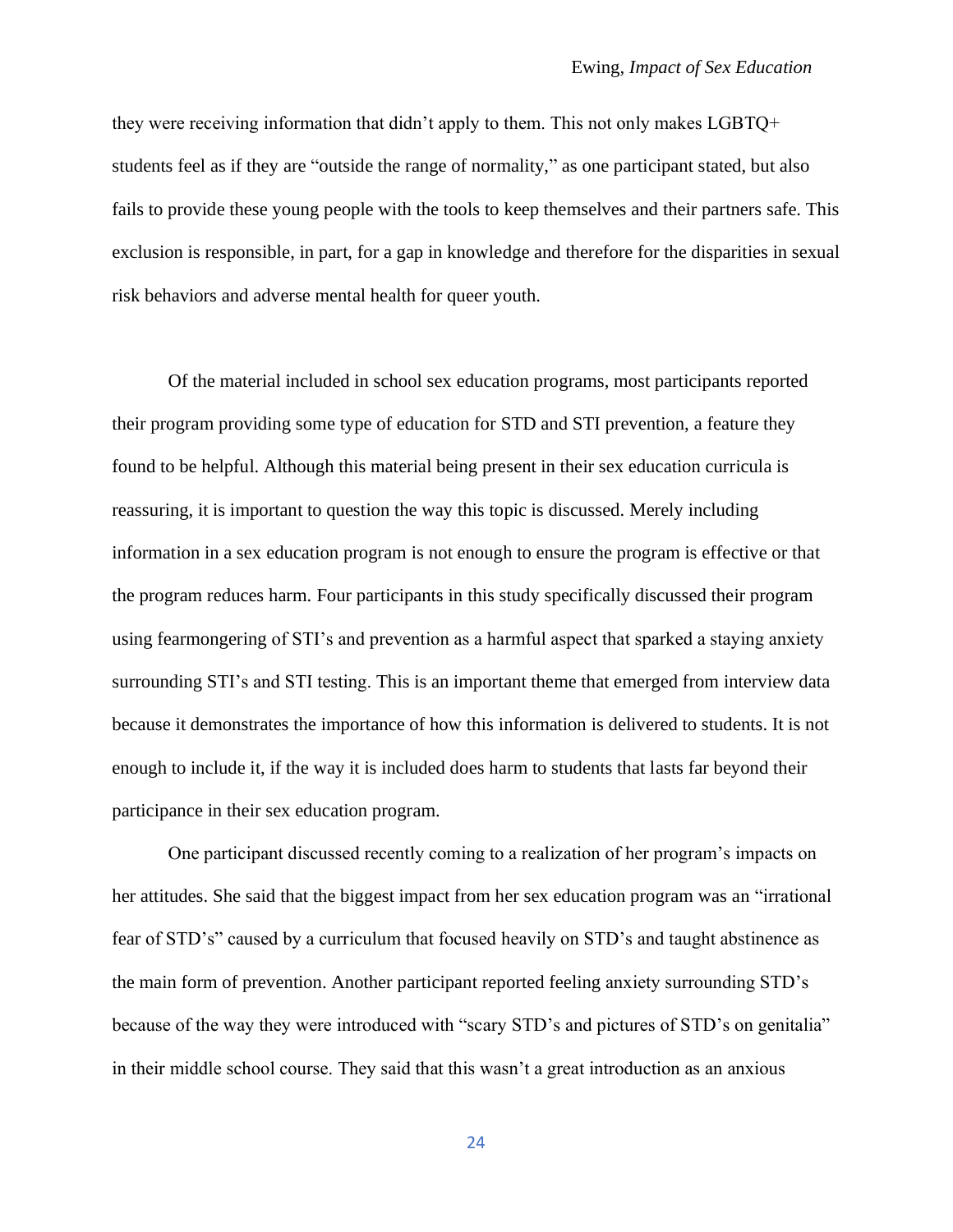person and a middle school student, and reported this anxiety lasting into adulthood surrounding routine testing, despite their further education on sexual health. Another participant reflected on the way he learned about STI's in his sex education was really similar to the way his instructor taught lessons about drug use and addiction. He described it his teachers instilling the same strain of fear for getting addicted to drugs as for contracting an STI. Additionally, he reported that his program specifically discussed HIV and AIDS by constructing them as the "gay problem." As someone that identified as gay at the time of his sex education, he described the intense fear this sparked, being the one thing in his program that actually applied to him. Yet another participant had a similar experience stating, "They're so fast to talk about unplanned pregnancy or getting STD testing, and the answer for the gay community is 'Well you might have [HIV] now good luck',". The message he received during his sex education was that sexual health resources were only for heterosexual people and that the LGBTQ+ community is neglected in this discourse.

This construction of STI's and STD's through a lens of fear and individual blame is likely doing harm to students experiencing this curriculum, regardless of the presence of safe-sex methods and practices for STI-prevention that may or may not be present in the program. If students are taught about this public health question in a way that blames the individual or instills fear in these young people, this can impact their attitudes about STI's and sex in general for years into the future (Elliot 2014) (Guzzo et al. 2018) (Blake et al. 2001) (Jiskrova 2019). This is not constructive for young people and does very little to reduce the high rates of STI's in this country and specifically within the LGBTQ+ community. What needs to be included in curriculum surrounding STI's is communication skills, i.e., how to talk to partners about prevention and testing, framing STI's as a public health issue rather than a personal trouble, and finally where and how to get tested and access methods of STI-prevention.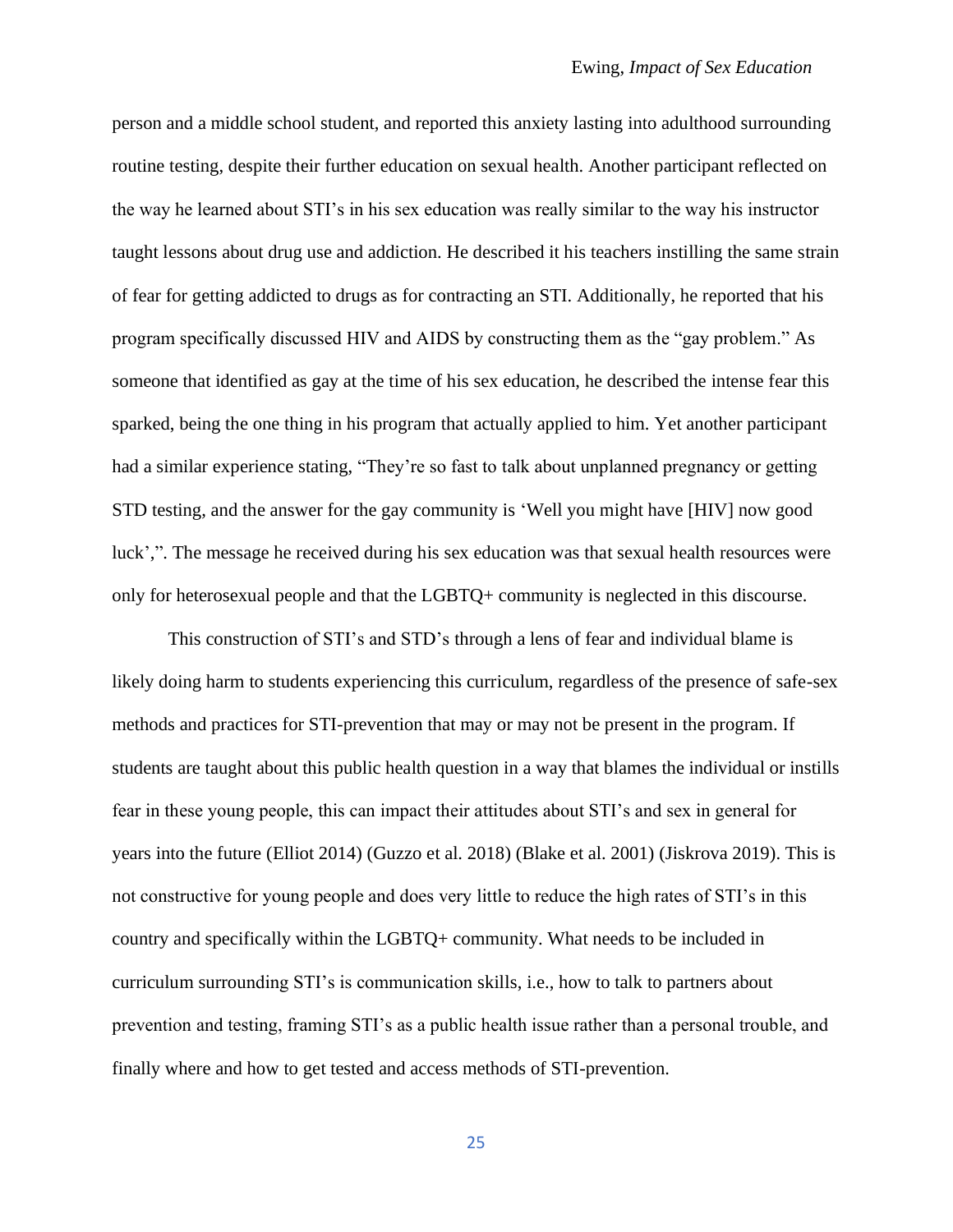Another harmful pattern represented in current literature and confirmed by participants in this study is the presence of gendered expectations in current sex education curricula. These gendered expectations come across in many conversations surrounding sex but particularly when discussing consent or abuse as well as sexual pleasure. Five participants in this study sited gendered expectations in sex education in regard to consent or abuse. The expectations imbued in the consent conversation are that consent is unidirectional conversation, where consent is always coming from the woman in the relationship to the man in the relationship asking for consent. There are several problems with this discourse, one being that this delivers a message to young people of who wants sex and who doesn't (Elliot 2014). These expectations are positioning men as always wanting sex, and never being in a position where they are able to say no. Conversely, this positions women as never wanting sex, and almost always reluctantly giving permission to the man. Another issue with this conversation is that not all relationships are going to have a man and a woman. If men are taught that they are unable provide consent, they might feel compelled to act in ways that align with this hypersexual agent constructed by this heteronormative narrative, landing themself in unsafe situations.

One participant, a bisexual man who identified as straight during his sex education, stated that he never learned to say no through his course. Later in life, he realized that there were some sexual encounters that he wasn't totally comfortable with, and that he would not consent to if he were in the same situation again. This is an incredibly scary realization for a person to have, that they were not taught to say no, and this resulted in not withdrawing from an uncomfortable or unsafe situation. Consent needs to be taught in sex education as completely separate from gender. No matter what gender, every person needs to be taught that they can provide and withdraw consent for sexual activity at any time. It is completely unhealthy to construct men as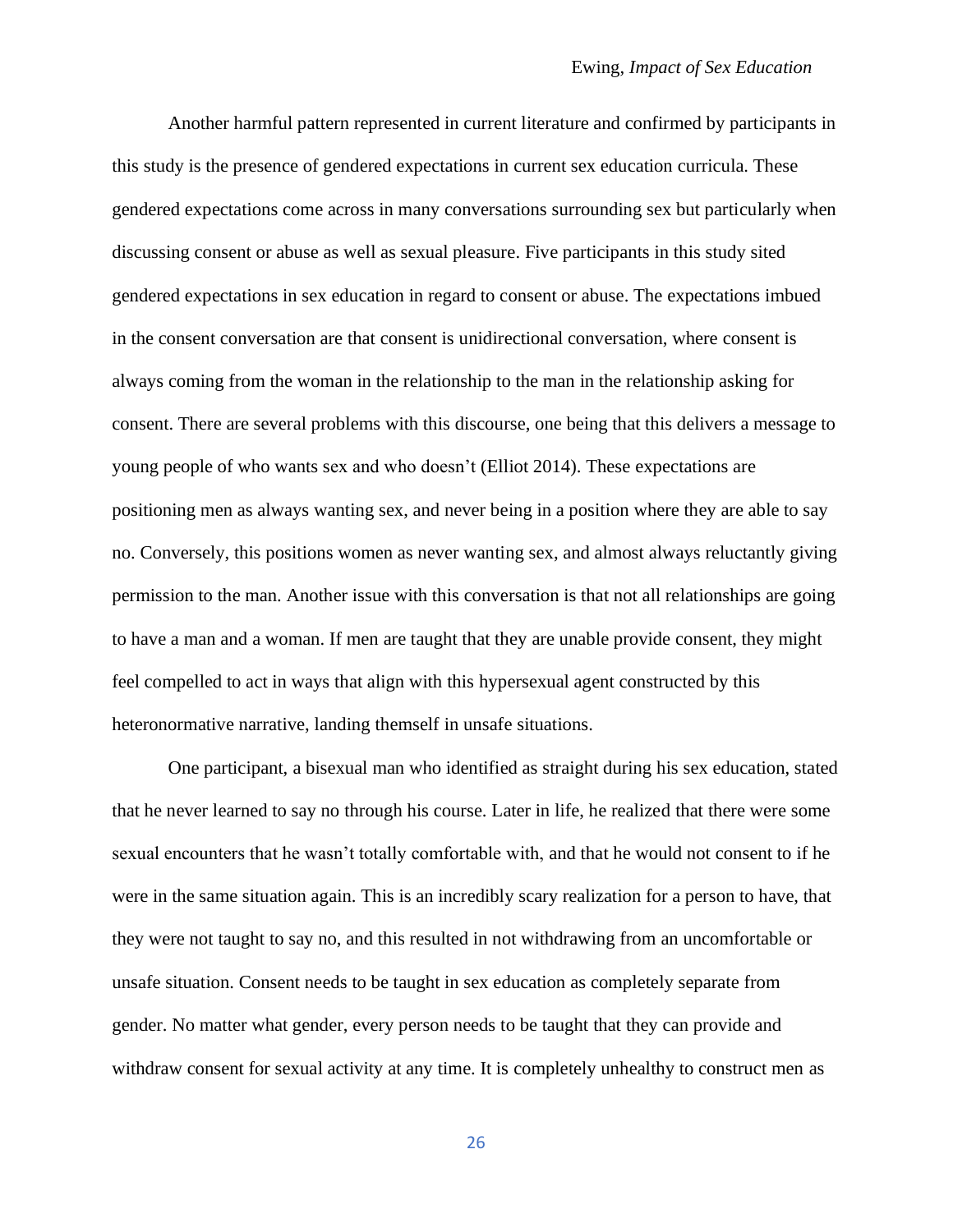sexually aggressive and women as sexually passive, and unsafe to describe consent as something that a man asks for and a woman provides.

Another participant, a lesbian woman, also described the content of her sex education course as very gendered in the conversation surrounding consent. She said it almost described women as a "prize" that men were going after, that women do not have their own sexuality, but have sex with men to make them happy. "They didn't even mention women's sexuality at all, just said, 'Be aware of men,'. Great that's helpful as a woman and a queer person,". This participant stated the important fact that women can want sex and men can not want sex and also expressed her frustration with this program's construction of women as being without sexual agency.

In discussing abuse and trauma in sex education programs, one participant reported experiencing gendered expectations in that abuse is something that men commit and something women are on the receiving end of. Similar to the gendered construction of consent, this discourse is harmful to everyone. LGBTQ+ groups are excluded from this conversation entirely as this abuse discourse exists solely within the context of heterosexuality and cisgender partners. In addition to this harm by omission, these expectations are once again positioning men as aggressive and women as passive, positioning men as unable to be abused and women incapable of being abusive. This can make it very difficult for many to recognize signs of abuse, especially if the abuse is coming from a woman or if the victim of abuse is a man. One participant, a queer man, sums up this danger, "Anyone can abuse anyone else, by only talking about [men abusing women], what if I've been abused and I didn't know it because it's not in my conceptual framing of it." These gendered definitions of abuse are incredibly dangerous because, as with gendered definitions of consent, this can lead to individuals not recognizing when they are in an unsafe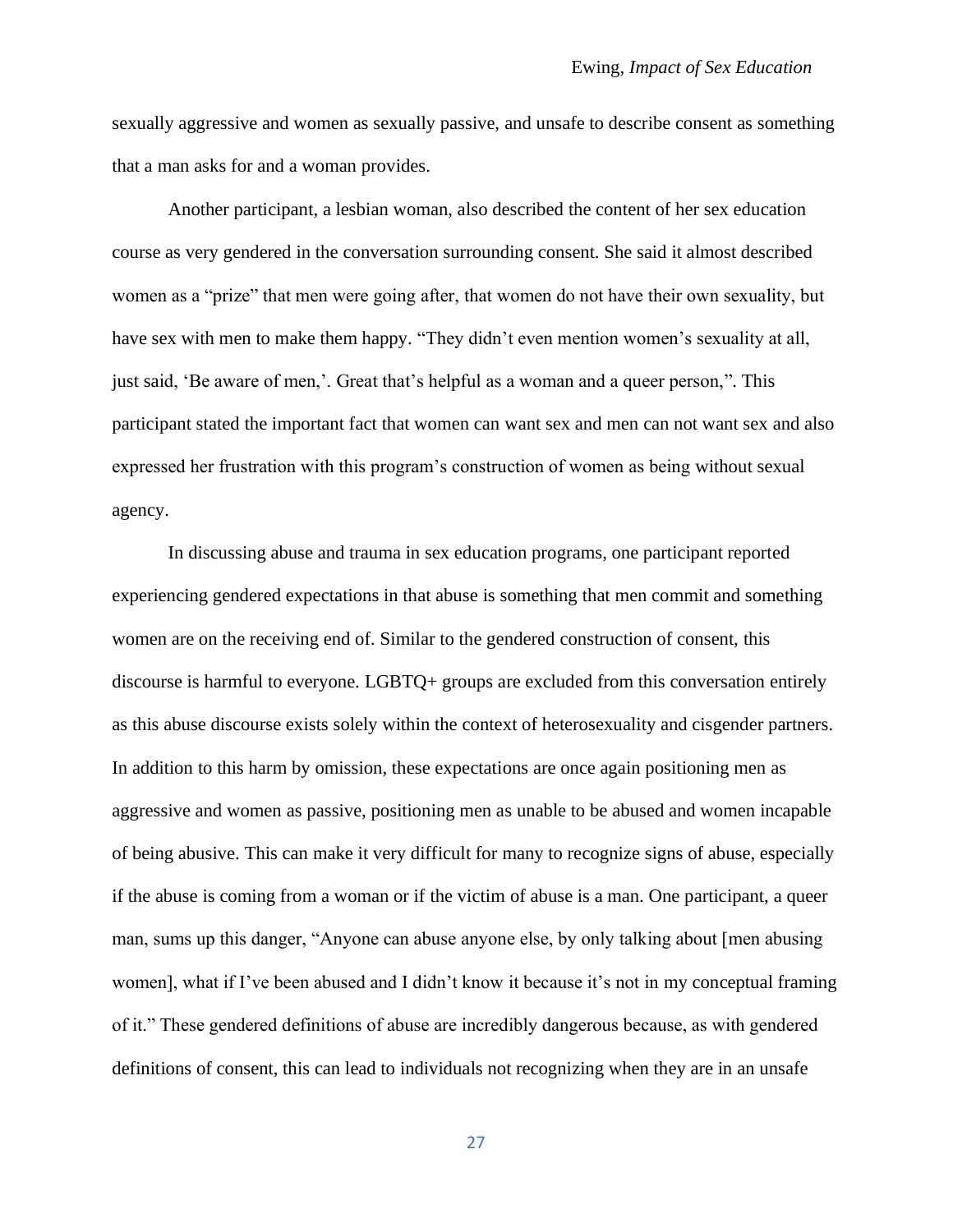situation because their situation doesn't fall within the heterosexual, cisgender, and dichotomous definition they were taught.

Finally, within the context of gendered expectations, participants in this study expressed different definitions or assumptions of a person's sexuality and role in sexual pleasure based on their gender. One participant, bisexual and non-binary, reported their school sex education program as being focused toward male-bodied people as a whole, while focusing on female anatomy but disregarding the sexuality of female-bodied people. Continuing this trend, their sex education program focused on pregnancy prevention. In an insightful moment of reflection, this participant compared their experiences with queer partners and their experience with cisgender men and talked about the difference in prioritization of pleasure. This participant said in their experience with men, they noticed the emphasis on the man's pleasure and penetration. "It's very clear when you're with someone who was socialized to find pleasure in their partner versus someone who was socialized to focus on their own pleasure." This participant also cited some conversations with their friends who are straight women and the difference in their sex lives. From these conversations, this participant gathered that their friends weren't having fun during sex and often saw it as an obligation in their relationships. This issue of socialization is everywhere in schools. Young people spend such a large portion of their formative years in schools. The information they are taught, and the messages delivered through a hidden curriculum play a large role in the socialization of students (Pascoe 2019). An important part of a person's identity is their gender and sexuality, and it is important to be very inclusive and accurate with the messages in our schools, especially in sex education.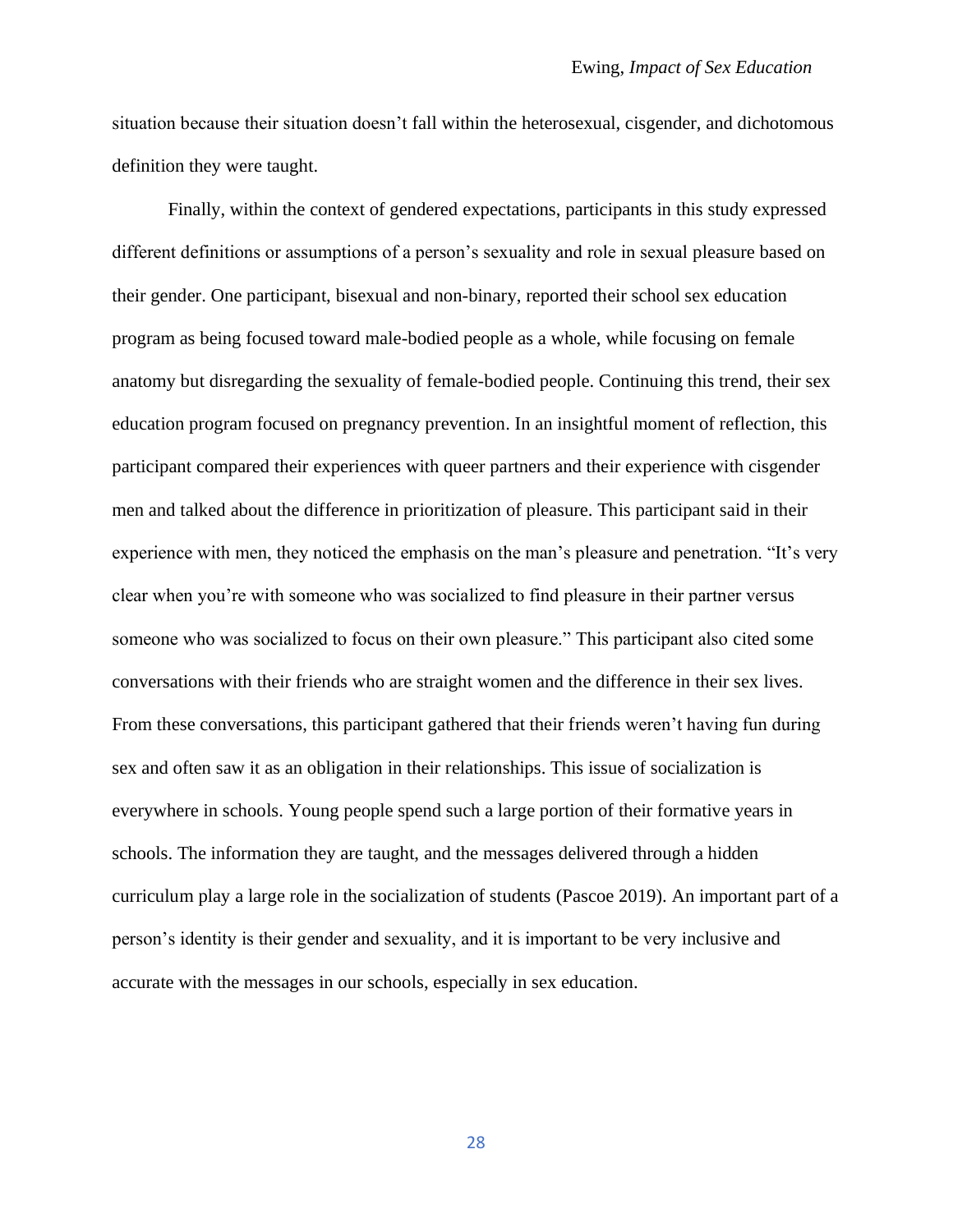Our current sex education curricula have been inadequate even for the populations they are designed for (Shapiro & Brown 2018) (Weaver 2005) (Maziarz et al. 2019) (Astle 2020) (O'Quinn & Fields 2019) (Marquez 2019). Because of this, many students seek out other sources to answer the questions they have about sex that weren't answered at school (Haley et al. 2019). All nine participants listed the internet as their main source of sex education information outside their school's curriculum. Three of these participants specifically cited pornography. There is a lack of factual and relevant information about sex and sexuality for straight and cisgender individuals despite most programs being designed with these individuals in mind.

For the LGBTQ+ community, information is even less available through institutional avenues of sex education. This group resorts to internet searches to find answers to their questions about sex and sexuality (Haley et al. 2019). This can be helpful or harmful to young people, depending on the information they encounter. Most participants listed specific YouTube channels they found to be authentic, relevant and sex positive as their primary source for sex education outside their school program. One participant cited a YouTuber named Lacey Green among other online sources like Tumblr. Another participant described the beginning of their internet sex education as rooted in curiosity about puberty and questions about her body. On these sites, there were allusions to sex that sparked further searches on Wikipedia that lead to her discovery of self-proclaimed YouTube sex educators. Another participant described turning to YouTube to answer questions about sex after he started watching porn at a young age. This brings up an important question about sex and sexuality education in the age of the internet. What are the consequences of young people being socialized for sexual encounters through porn?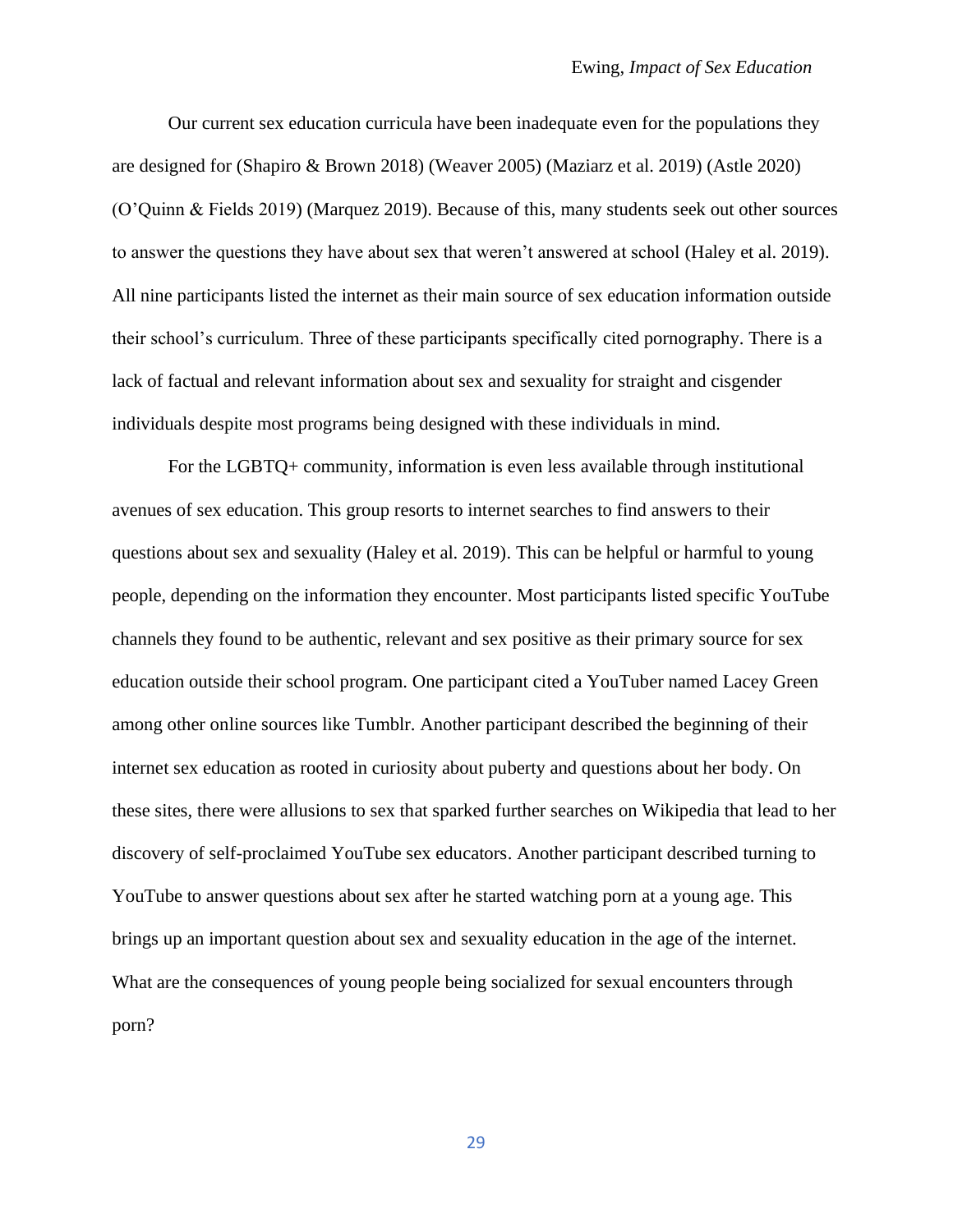Three participants in this study listed internet pornography as a significant source of sex education beyond their school program. Porn has been known to portray unrealistic images of sex, neglecting to include consent and communication, portraying damaging gendered expectations of sex, as well as portraying harmful body type and beauty ideals (Smith 2012). One participant named potential harm that was done by being introduced to sex through porn at the age of 11. This participant reflected on how much of his sex education was reliant on the internet and how it is potentially dangerous for children to have access to damaging information and images like pornography from such a young age. The impacts of sexual socialization through porn and other explicit material are a future research priority. From the reflective testimony of participants in this study, it is apparent that young people viewing pornography from a young age can cause young people to have inaccurate expectations of sex and how they see themselves in relation to sex and sexuality.

For other sources of sex information, four participants said friends or partners was a significant source, and two discussed with their parents. Especially for queer individuals, friends and partners are a significant space for exploring and questioning one's own sexuality. Many feel unsafe being open about their identities or expressing the fact they're questioning their identities to their parents (Haley et al. 2019). If they have peers in the LGBTQ+ community, talking about sex and sexuality becomes easier with those individuals.

One individual described an experience learning about sex with friends at a retreat. They met individuals who introduced them to several gender identities and sexual identities they hadn't known about. In particular, meeting a nonbinary, polyamorous peer was instrumental in this participant's education surrounding sex within the context of their own identity. Later in college, this participant took classes and participated in LGBTQ+ groups and experienced a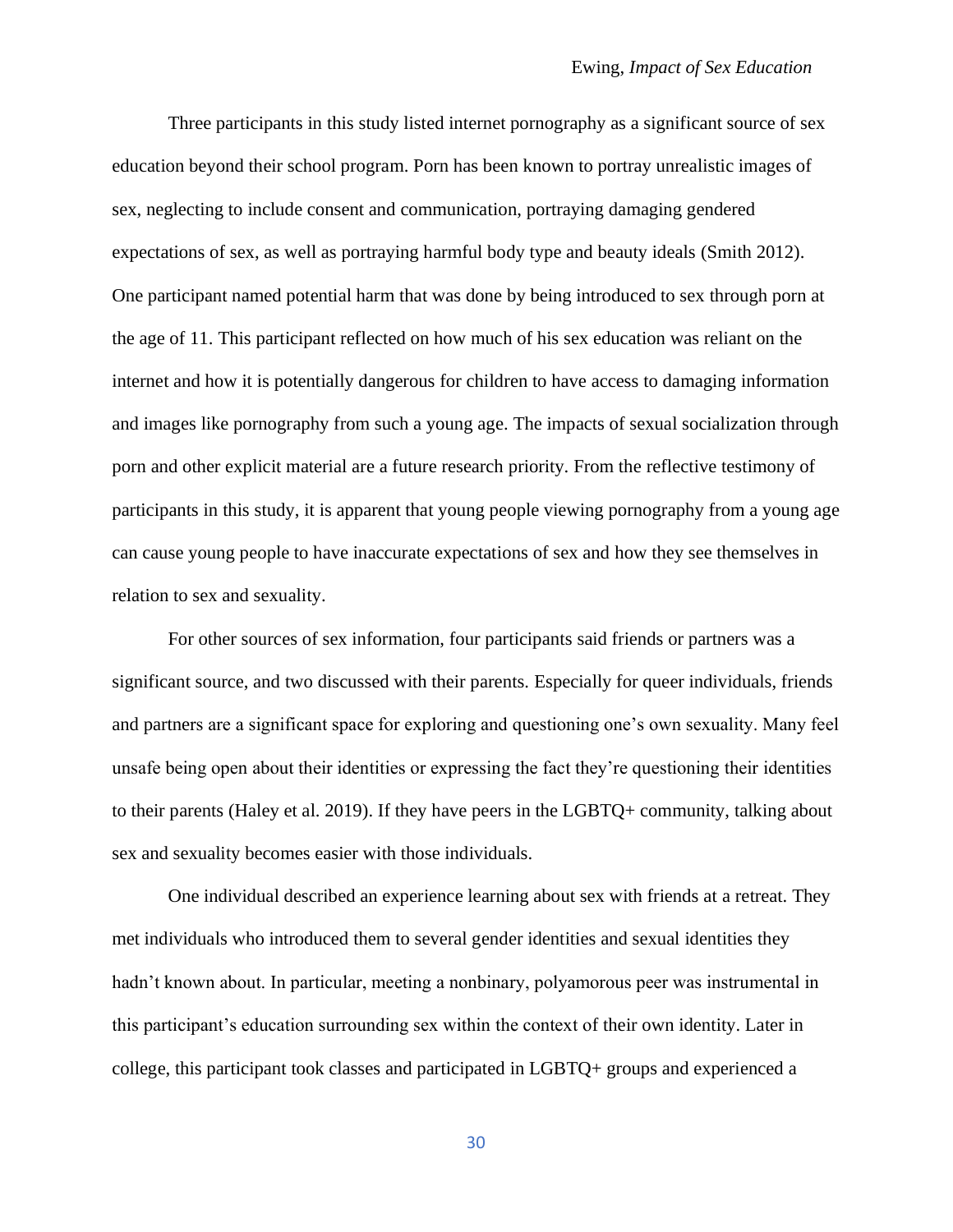sexuality education that was open, focused on pleasure, consent, and safety. This participant described their own experience in the LGBTQ+ community to be very sex positive because queer individuals have to go out of their way and find different avenues for sex education and construct a community-based wealth of knowledge. This participant also very insightfully reflected on a trade-off that queer people experience. They said they would not trade the holistic and positive sex education found within the queer community for queer identities to be mentioned in school sex education curricula. This comment brings up a question. Would inclusion of queer identities in school sex education lead to a reduction of sex positivity and sexual health knowledge shared in the LGBTQ+ community?

Throughout the course of semi-structured interviews and usually following the discussion of omissions in sex education, participants were asked to describe their ideal sex education curriculum. All participants said they would include LGBTQ+ identities in discussions of safesex practices and relationship skills. Because all participants reported exclusion of LGBTQ+ identities in their sex education program, it was expected for all these individuals to include LGBTQ+ identities in their ideal curriculum for future sex education programs. Just by including marginalized sexual orientations and genders, this would no longer position LGBTQ+ individuals as outside the realm of normality. Inclusion of LGBTQ+ identities in sex education programs would also lead to a broader discussion of safe sex practices that is helpful for all individuals (Olson-Kennedy et al. 2016) (O'Quinn & Fields 2019) (Baams et al. 2017). Even if someone identifies as cisgender and heterosexual, they will interact with queer people and could find a sexual or romantic partner in a queer person. Beyond this, as one participant noted, a more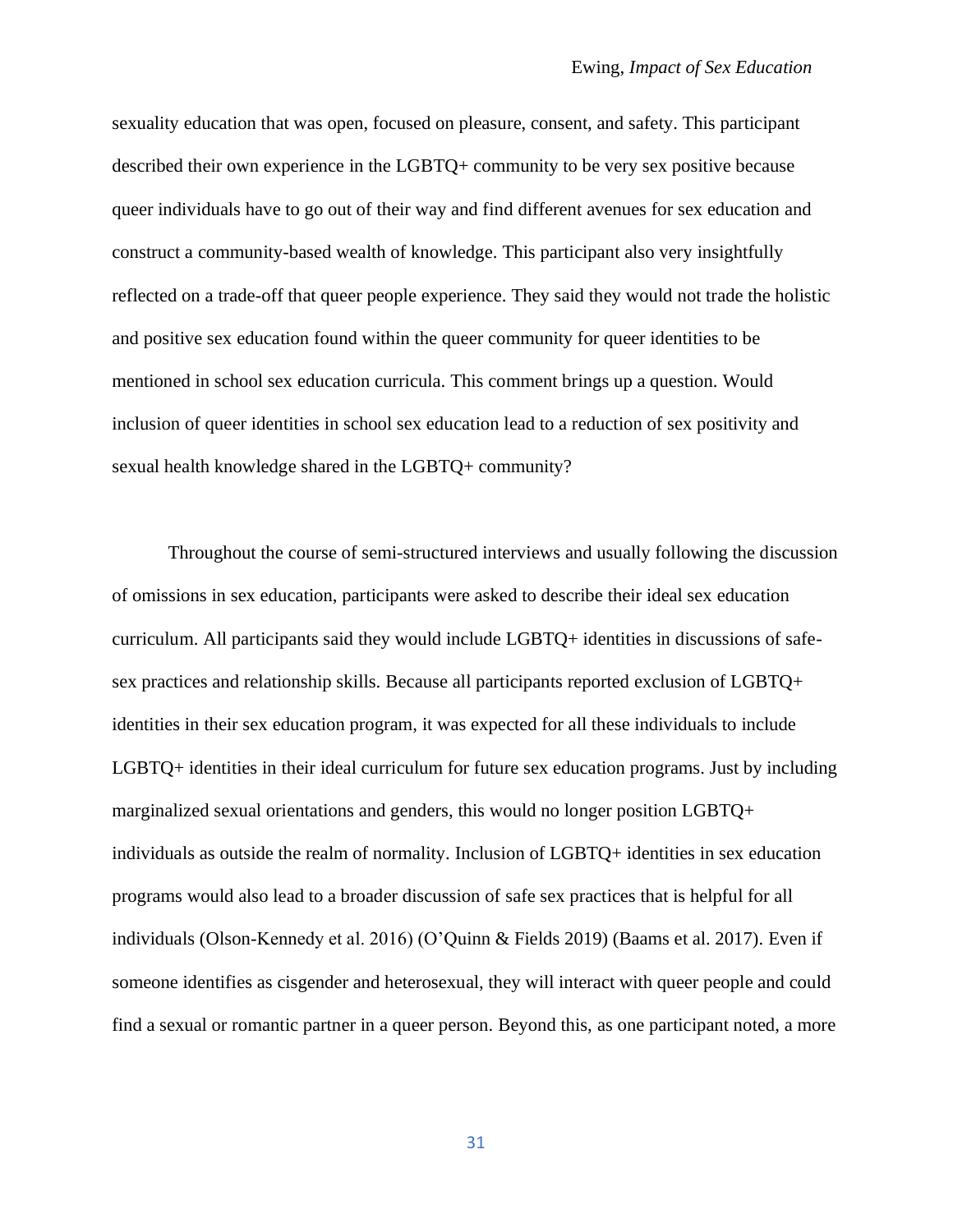positive and broad discussion of safe sex practices includes a more objective and relevant construction of STI's as well as prevention methods.

In addition to a more positive and accurate discourse surrounding STI's and prevention methods, one participant advocated for breaking down the gender and sexuality spectrums, talking about different labels and the benefits and drawbacks to those labels. This discussion would help young people learn about gender and sexuality and where they individually fall on those spectrums. For many, this discussion would mean a better understanding of their own identity at a much younger age.

Further, another participant discussed the importance of sex education instructors having legitimate definitions of gender and sex and the ways they work together. This participant reported his instructor using gender and sex interchangeably, when they are different things. This participant also went beyond the actual classroom for inclusion of LGBTQ+ identities and advocated for ensuring this community's inclusion in drafting sex education policy.

Finally, one participant specifically described the concepts of gender dysphoria and transitioning and how it would have been helpful to include those topics in their sex education (Haley et al 2019) (Olson-Kennedy et al. 2016). As a nonbinary person, they felt gender euphoria when they started using they/them pronouns. This participant stated that by including these definitions in gender discussions, young people would likely feel like they have the tools to describe and explore their own identity.

Some LGBTQ+ individuals do not fully understand their own gender identity or sexual orientation until they are older, oftentimes after they have gone through sex education that was likely exclusive and perhaps irrelevant to their identities. By including these marginalized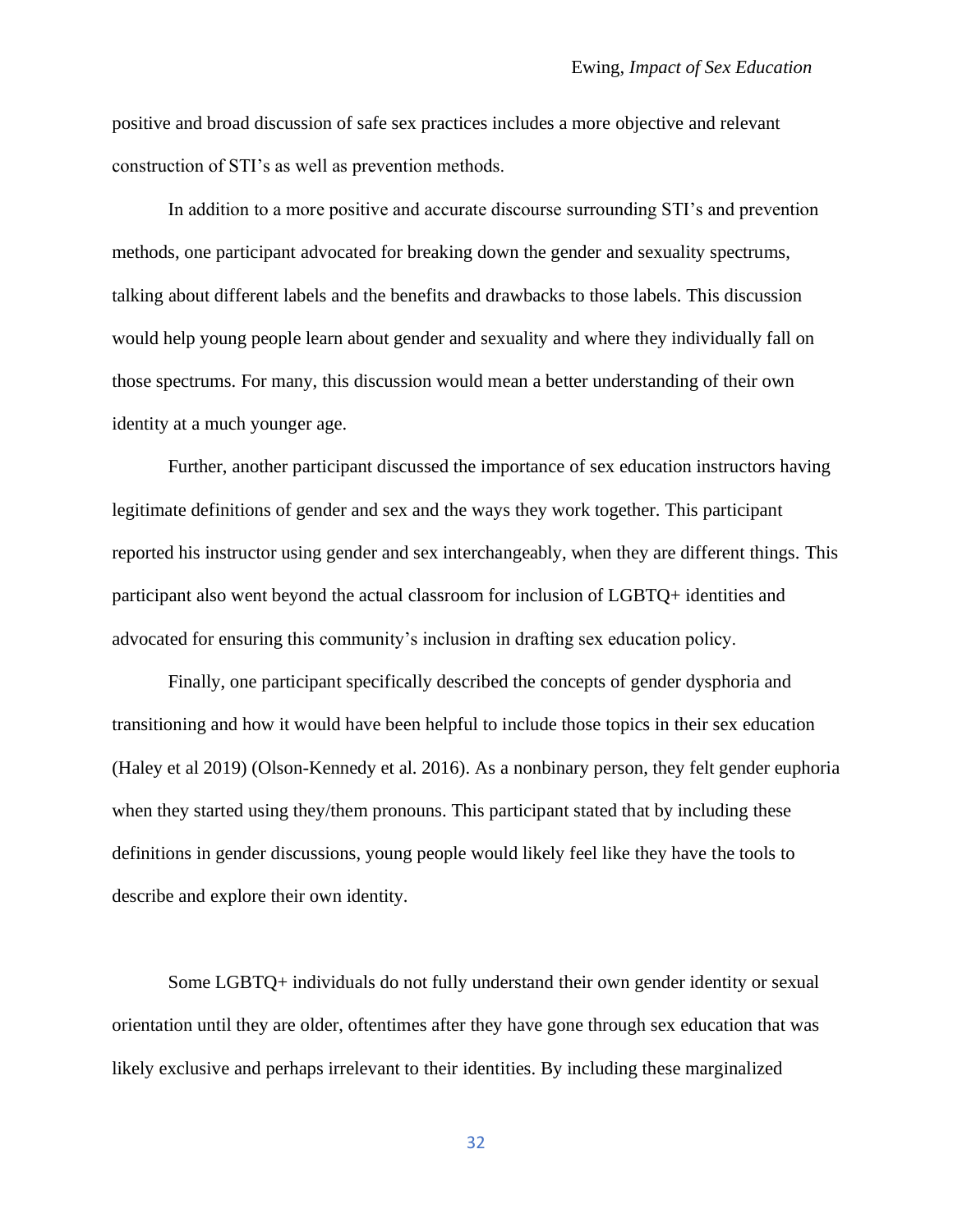identities, young people will be empowered with important terms and definitions that can help in their understanding of their own identity and the identities of others.

Four participants stated that proper discussion around consent was missing from their program and would be included in their ideal curriculum. This theme ties into the gendered expectations that have been imbued in consent discourse framing it as a unidirectional process from the woman to the man in a sexual relationship. Participants felt it extremely important to emphasize affirmative consent and reaffirming consent in future sex education programs. One participant also mentioned including fun ways to get consent from your partner. A common misconception about consent is that it disrupts the enjoyment of sex, but it should be taught that consent is the only way to fully enjoy sex. Another participant advocated for a sex education program that encourages young people to self-reflect to assess if they are actually ready for sexual encounters. It is important to send the message to young people that there is no pressure for these kinds of interactions, and to only engage in them only when they feel ready. Moreover, it is important to understand how to say no to something that causes discomfort or harm. Sexual encounters depend on individual decisions, but they are also dependent on honest communication with partners.

Six participants said they would have found it helpful as a young person to have discussed relationship and communication skills in sex education. Beyond just the physical act of sex, is an important realm of communication with your partner about their needs as well as your own. This comment from participants is really eye-opening to the experience of young people and how they felt unprepared for sexual experiences because they never really learned how to discuss sex with their partners. Teaching young people how to communicate these topics with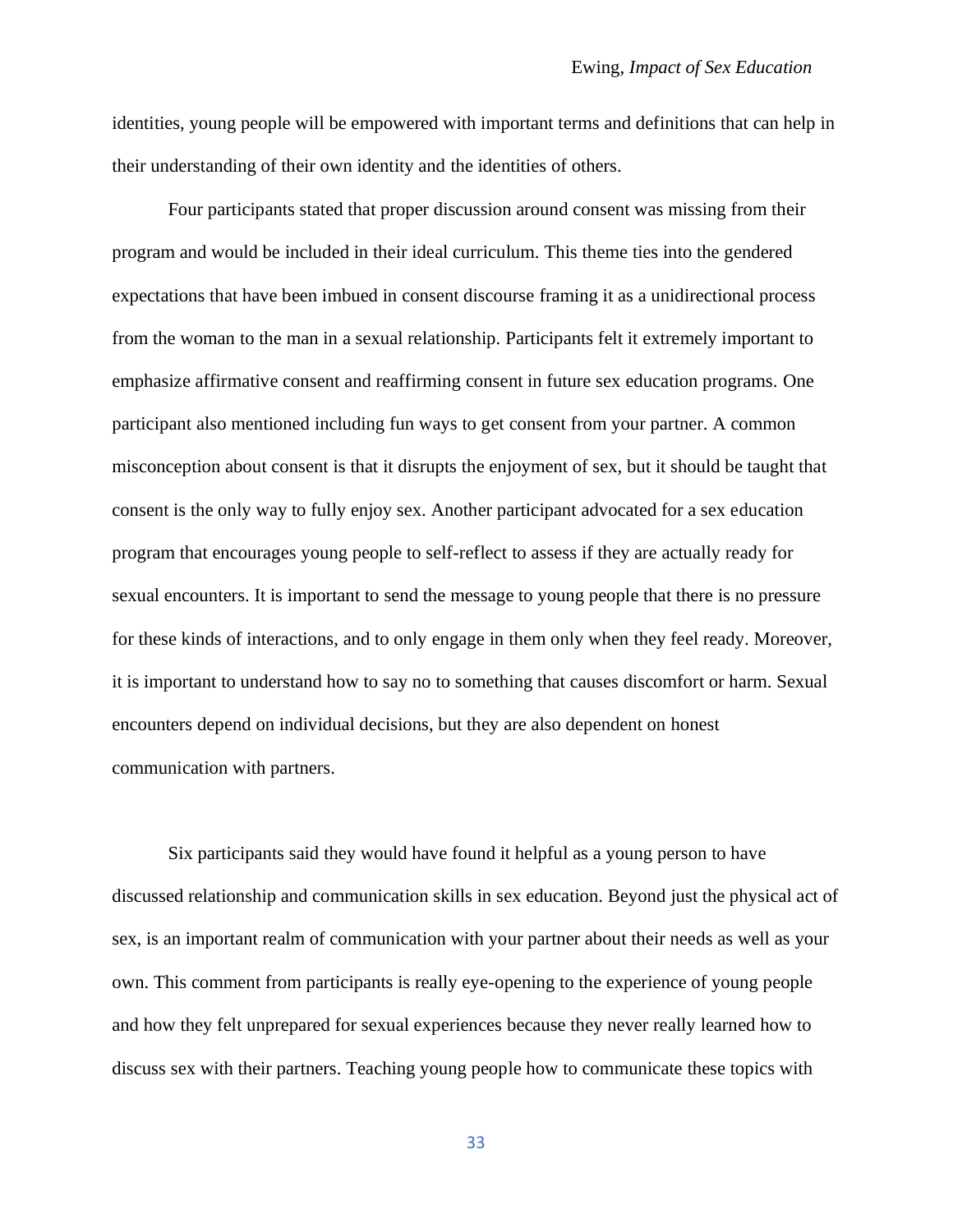romantic and/or sexual partners is crucial for ensuring they have safe and enjoyable experiences. In tandem with teaching communication skills would be normalizing sex as a pleasurable activity.

Two participants said they would like to see discussion of sexual pleasure in sex education. They said that sex was treated very clinically or as something that happens out of necessity in marriage and thought that young people should be able to discuss and explore sexuality within the context of pleasure. This theme likely stems from an abstinence-focused education that sends a message that sex can only occur in monogamous or married heterosexual couples when they want to have children. This discourse is one that can socialize young people to not understand their own or their partner's sexual needs, or to prioritize their own pleasure over their partner's. Additionally, this topic covers the concept of masturbation, which has been somewhat normalized for men and male-bodied people and is still strictly taboo for women and female-bodied people. This ties back to gendered expectations for sexuality, that men want sex and pleasure and women do not. One participant discussed masturbation when advocating for discussion of pleasure in sex education programs. This participant felt it would be important and beneficial to all students to normalize masturbation and learning about their own needs, making them better prepared to communicate those needs to partners.

Following a similar thread of communication and consent is the concept of trauma and abuse. Two participants said they would discuss sexual assault and trauma in their ideal sex education program, stating that they feel it is important for people to recognize the signs of abuse and trauma. In addition, they believe students given the tools and resources to seek help if they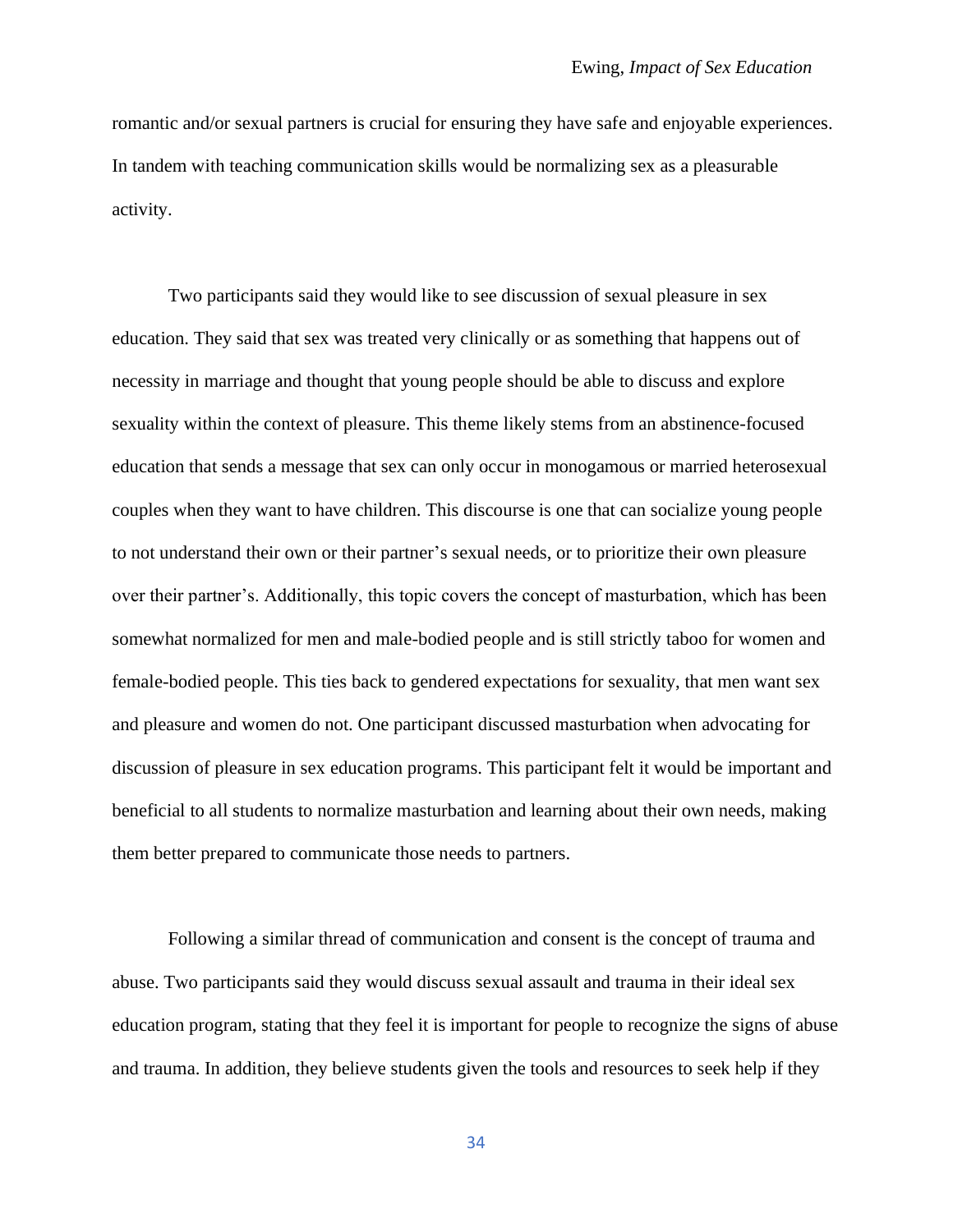find themselves in an abusive situation. Oftentimes, it is difficult for victims to recognize when they are in an abusive situation, and therefore, it is difficult for them to seek help or to try and remove themselves from that situation. Further, abuse that can occur at young ages might not be recognized as abuse until the victim is older and able to recognize the reality of their experience. Teaching signs of abuse and trauma could be potentially triggering for young people, as these two participants stated, however it could be very helpful for young people to recognize when they are a victim of an unsafe situation so they can advocate for their safety. In this discussion of abuse and trauma, it is also important to teach young people that abuse is not the victim's fault or responsibility, and for individuals to recognize when they might be perpetuating abuse or manipulation to their partners.

The participants of this study have described their frustration with their sex education because their experiences feature harmful discourses, sparking a lasting fear surrounding STI's and instilling dangerous messages about gender roles, but most of all, because in their experiences, their identities were excluded. These results demonstrate the extent to which our current sex education curricula are failing students and especially those in the LGBTQ+ community. For future programs, students request unbiased and medically accurate information about sex and STI prevention that applies to all gender identities and sexual orientations. In addition to this, students propose a more holistic construction of what sex education is, advocating for the inclusion consent, trauma and abuse, pleasure, and communication and relationship skills.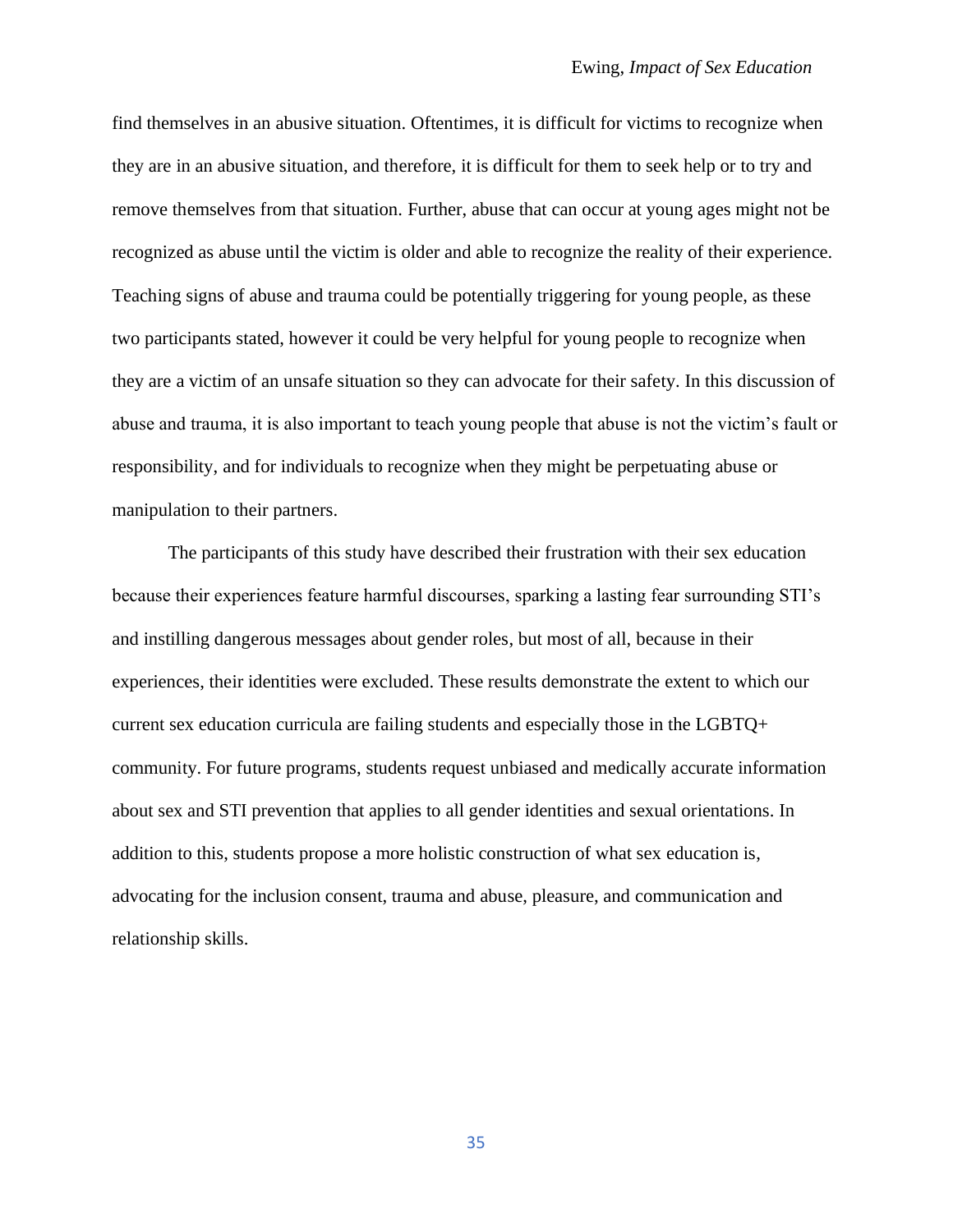#### **Conclusion:**

The results of this study demonstrate dangerous omissions in US sex education in schools with negative consequences for all young people, but especially for queer individuals. Young people who identify within the LGBTQ+ community have reported their identities and other queer identities being completely excluded from the discussion in their sex education courses in school. This exclusion is the basis of the disparity in sex education and means that queer youth will get a very minimal amount of relevant information necessary to help them make informed and safe decisions about sex in the future or present. The omission of queer identities in sex education not only denies knowledge to LGBTQ+ youth, but also places the responsibility of closing the gaps in their education on the students themselves. This is incredibly harmful as LGBTQ+ youth are at higher risk for STI transmission and other sexual risk behaviors as a result of this lack of education (Garafolo et al.1998). Instead of recognizing this difference as a public health issue, sexual risk behaviors and high rates of STI transmission have been constructed as characteristic of queer identities as a whole. This discourse deflects blame from our institutions of education and on LGBTQ+ individuals, further absolving these institutions from providing education to a group viewed as risky and unworthy of sex and sexuality education.

Despite the lack of relevant information for LGBTQ+ students, they still receive sex education in schools and are impacted by the information provided. The results of this study present two major themes in recent sex education programs: discourse surrounding STD's and STI's that resorts to fear-mongering and individual blame, and discourse surrounding sexual encounters and abuse that perpetuates dangerous gendered-expectations. These two themes represent the greatest harmful impacts, apart from exclusion of LGBTQ+ identities, of sex education as reported by participants of this study. These themes and their harmful consequences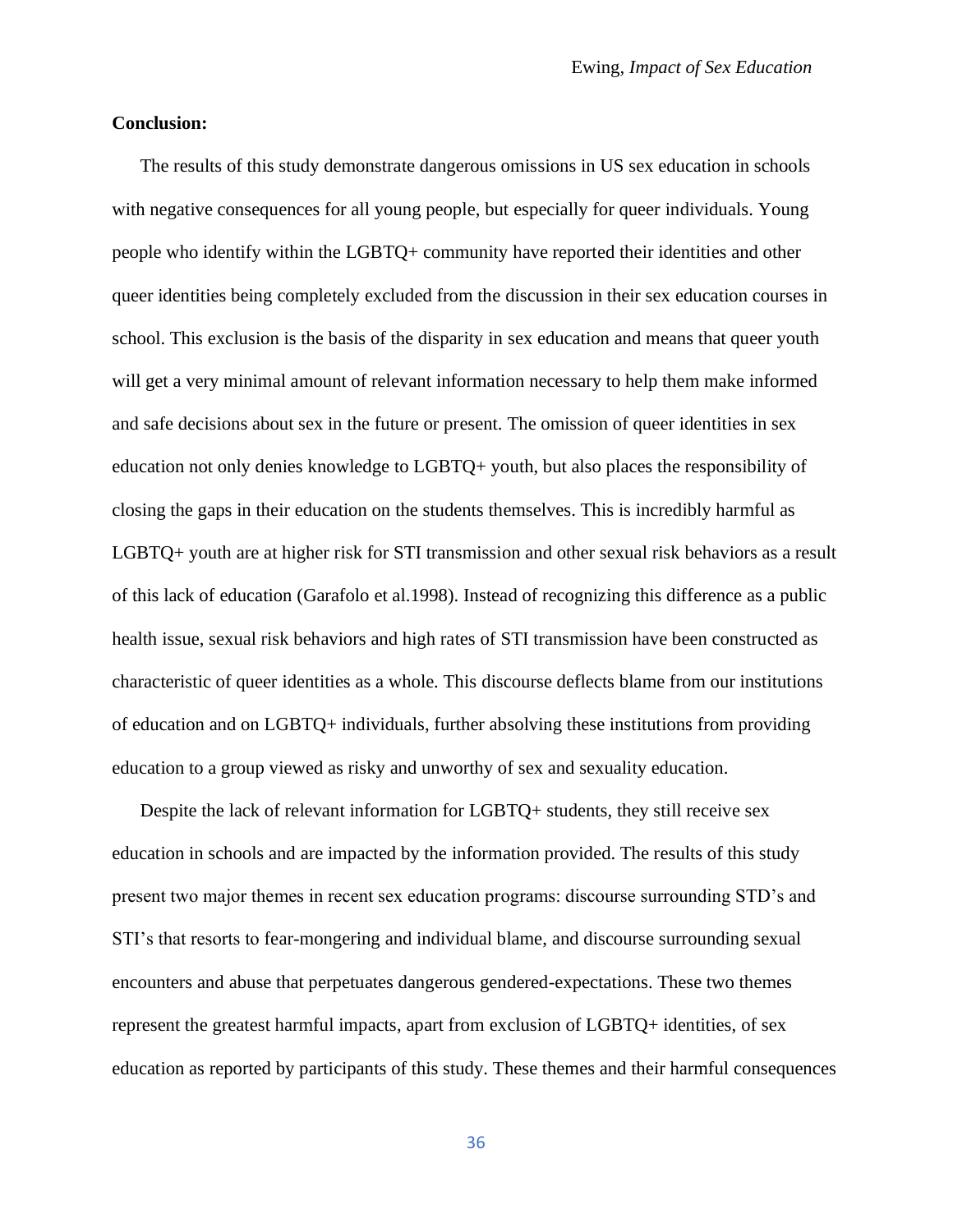are also not limited to the experiences of queer individuals. STD's and gendered expectations are experienced by everyone. Also, experiencing fear and stigmas surrounding STI's and testing, and feeling a lack of agency in sexual encounters due to ones' gender can harm anyone. This is demonstrative of the ways a queer-inclusive sex education can benefit more than just queer students.

A final conclusion to be drawn from the testimony of these participants is that, when sex education in schools is incapable of answering young people's questions (as it often is), young people will most likely turn to the internet. This is important for sex education reform because there is no way to dictate what information young people are shown in answer to their questions about sex. In fact, many young people will learn about sex through pornography. While this data is likely not surprising, given the importance of the internet, this also identifies a research priority for the consequences of young people, and especially young queer people, being socialized for sex and other encounters through the internet and porn.

The current literature surrounding sex education demonstrates its failures to prepare young people for safe and healthy sexual encounters, and the contribution of this study to literature on this topic is testimony from recent students who identify within the LGBTQ+ community. Current literature is rarely informed by students, and when it is, it is rarely focused on the population of LGBTQ+ youth. The participants for this study have all taken sex education within the last several years, and are now adults, able to reflect on their own sexual experiences and how their attitudes have been impacted by their sex education. In addition to this, the focus on queer identities and obtaining qualitative data from this group is incredibly important for the future of sex education. It is crucial to recognize that young people are the greatest authority on their own needs.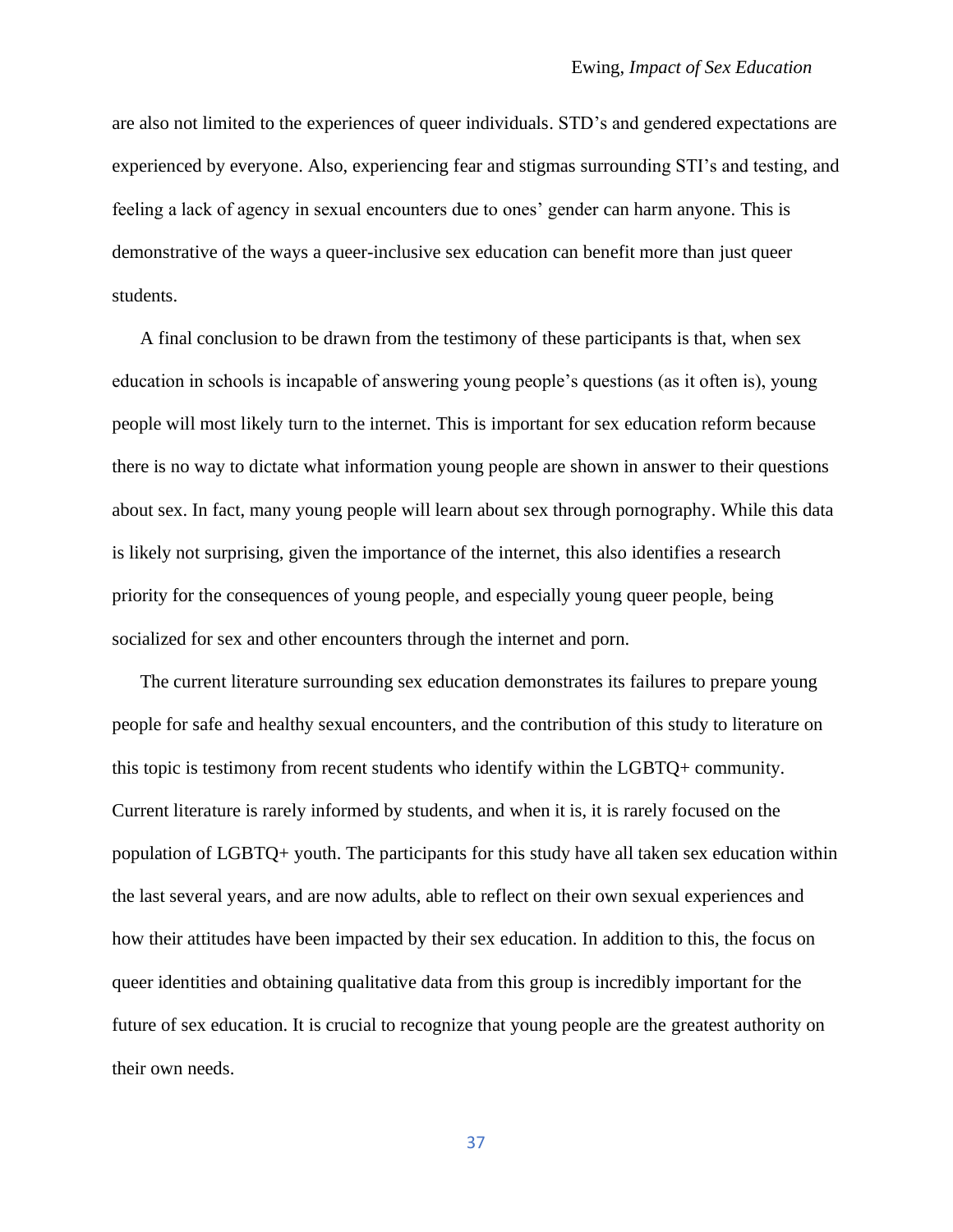This study also presented a few broader themes such as our society's construction of sexuality and gender as well as the presence of individual blame for public issues as a function of neoliberal ideology. As queer people's discovery of their identity is often a long process, most of the participants in this study have two or more lenses for reflecting on their experience in sex education: first, as a young person who assumed they were straight and/or cisgender, and a retroactive lens to reflect as a queer person. Because of heteronormative and cisnormative ideals perpetuated through the hidden curriculum in schools as well as media, young people either experience their sex education through a "default" identity, recognizing the inadequacy and irrelevance of their sex education far later in their life.

Expanding on the way that gender and sexuality are constructed in society and specifically in schools brings up an important question. How is sexual passivity intrinsically tied to femininity, and sexual aggression tied to masculinity in our society's construction of gender? In schools, women are taught or expected to be passive, prioritize their partner's pleasure over their own and men are taught or expected to be aggressive and prioritize their own pleasure. That socialization informs behavior in relationships, even for individuals who later identify with another gender or sexuality. An important feature of queer sex positivity is unlearning gendered socialization of pleasure, consent and abuse, a feature that should be incorporated into school sex and sexuality education.

In addition to contributing to a harmful construction of sexuality and gender, US school sex education curricula rely on neoliberal ideology to construct public health issues such as teen pregnancy and STI transmission as a personal trouble that is only solved by constructing an individual agent taking all of the responsibility (Elliot 2014). This construction is incredibly harmful as it ignores social, political, and economic obstacles to obtaining sexual health care. A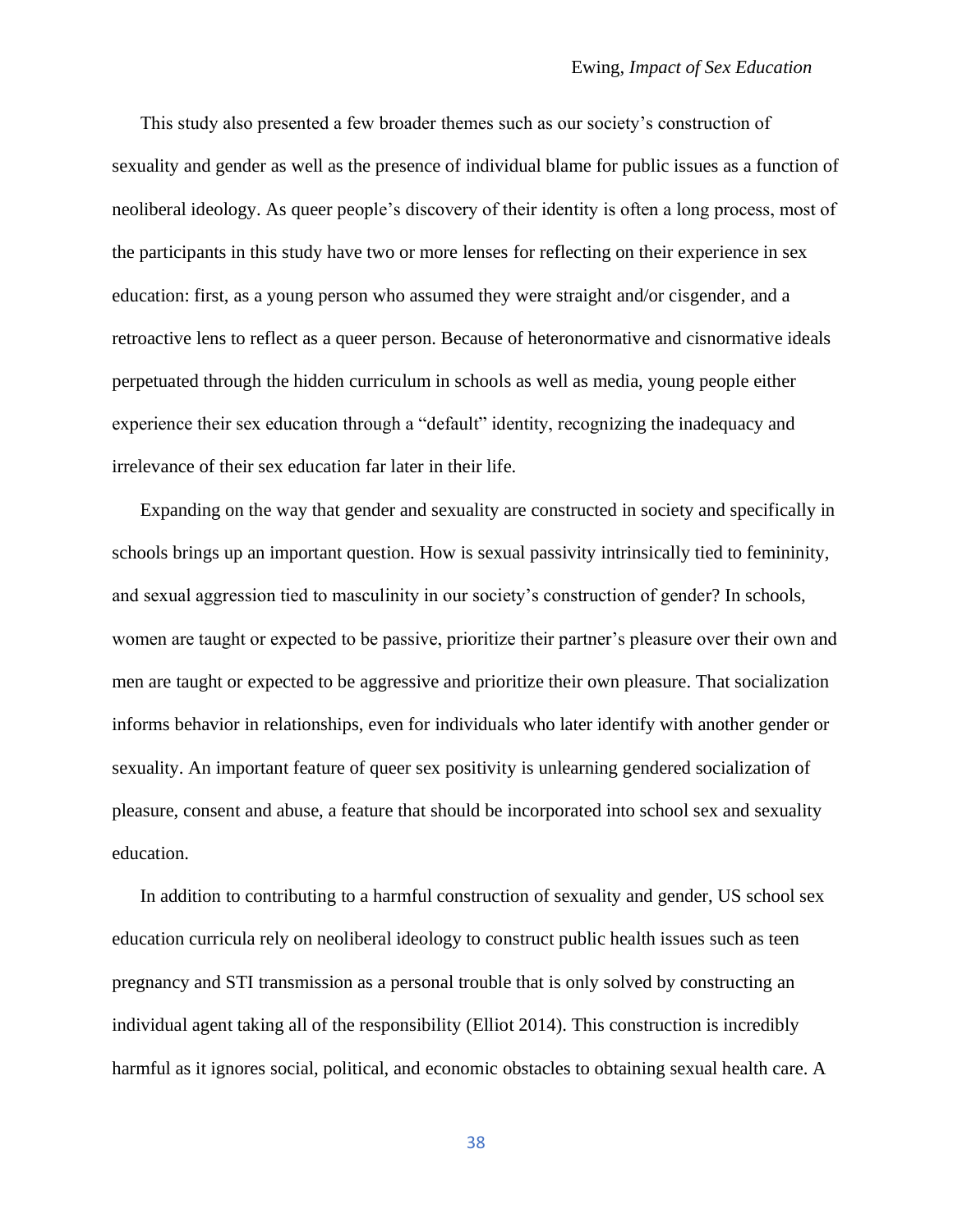participant in this study, specifically brought up neoliberalism and its consequences for young people, aptly stating its weak point. "The problem with neoliberalism and for the people with interest in maintaining it, is the question, 'Is the individual responsible for anything?'. You and I know that they're not because we live in this [*expletive*] society,". The broad issues associated with sex such as STI transmission, teen pregnancy, and assault and abuse should be addressed with broad solutions, informed by evidence and not resorting to individual blame.

Queer inclusive sex education would also feature gender-neutral discourse surrounding consent and abuse as well as a sociological understanding of the sexual health issues we face, recognizing the societal influences and providing individuals with resources for their own care. A quote from one participant is the perfect summation, "You don't even have to be queer to get value out of teaching LGBTQ+ things,". By incorporating a sex education curriculum that includes and affirms queer identities, all students will benefit. In learning about sexual and gender identities, young people will have tools and references for understanding their own identity in a discourse absent from heteronormative, cisnormative gendered expectations rooted in the gender binary. Positive and factual information about STI's and contraceptives as well as resources for sexual health care are also crucial features of future queer-inclusive curricula. Young people all deserved to be affirmed in their identity and given all the tools and information they need to make safe and informed decisions. It is time for queer sex education, centering youth and their needs, allowing them to construct an inclusive and accurate wealth of knowledge that prepares them for safe experiences.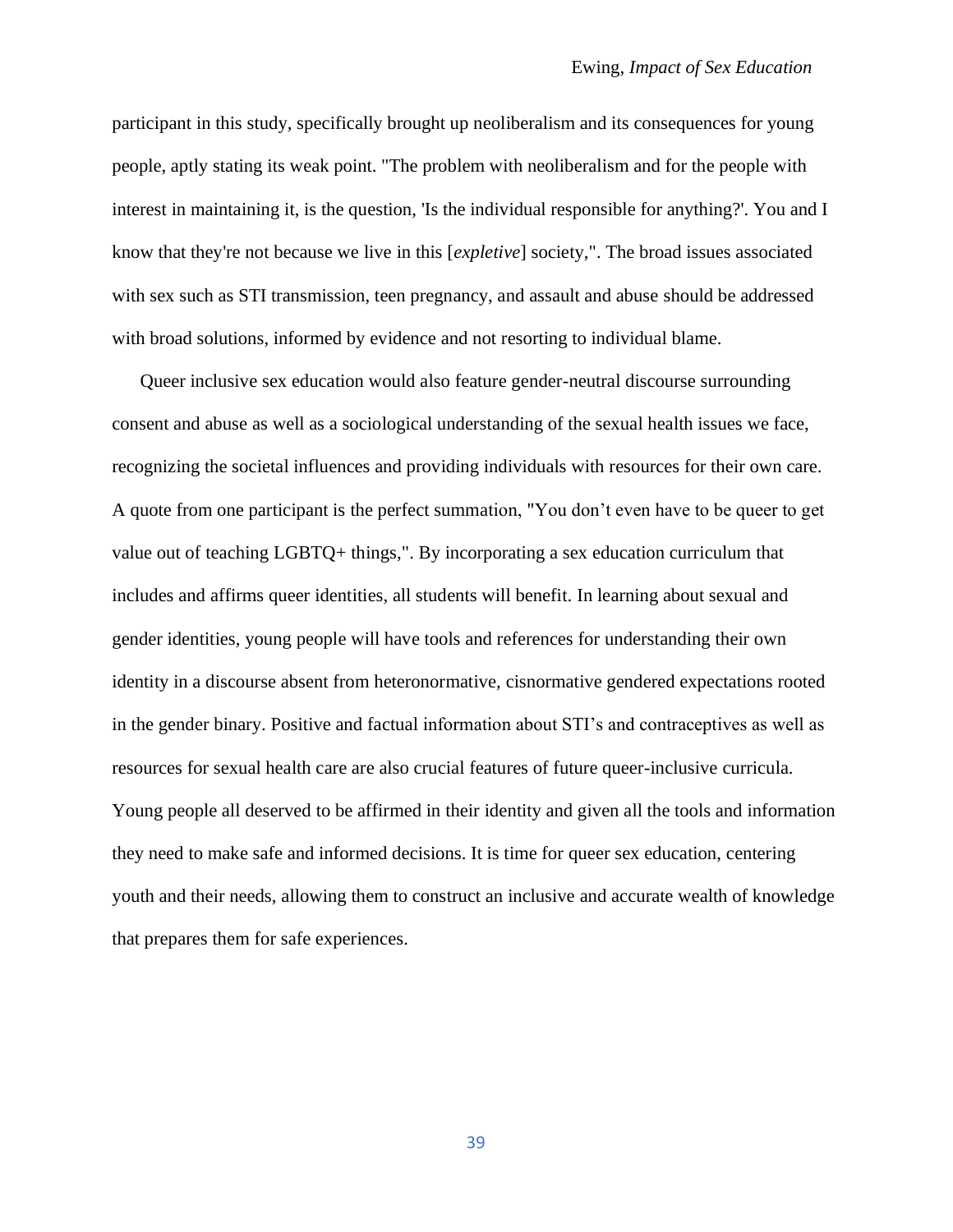#### **References:**

- Astle, Shelby, Paige McCallister, Sarah Emanuels, Jennica Rogers, Michelle Toews, and Ani Yazedjian. 2020. "College Students' Suggestions for Improving Sex Education in Schools beyond 'Blah Blah Blah Condoms and STDs.'" *Sex Education: Sexuality, Society and Learning* 21: 91-105.
- Baams, Laura, Judith Semon Dubas, and Marcel A. G. Van Aken. 2017. "Comprehensive Sexuality Education as a Longitudinal Predictor of LGBTQ Name-Calling and Perceived Willingness to Intervene in School." *Journal of Youth and Adolescence* 46: 931–42.
- Blake, S. M., Ledsky, R., Lehman, T., Goodenow, C., Sawyer, R., & Hack, T. 2001. "Preventing sexual risk behaviors among gay, lesbian, and bisexual adolescents: The benefits of gay-sensitive HIV instruction in schools." *American Journal of Public Health* 91:940-946.
- Cruz, Alexis Dela. 2019. "Promoting LGBTQ+ Inclusivity in Sex Education." *ScholarWorks @ UVM* 473.
- Elia, John P., and Mickey J. Eliason. 2010. "Dangerous Omissions: Abstinence-Only-Until-Marriage School-Based Sexuality Education and the Betrayal of LGBTQ Youth." *American Journal of Sexuality Education* 5:17-35.
- Elia, John P., and Mickey Eliason. 2010. "Discourses of Exclusion: Sexuality Education's Silencing of Sexual Others." *Journal of LGBT Youth* 7: 29–48.
- Elliot, S. 2014. "'Who's to Blame?' Constructing the Responsible Sexual Agent in Neoliberal Sex Education." *Sex Res Soc Policy* 11: 211-224.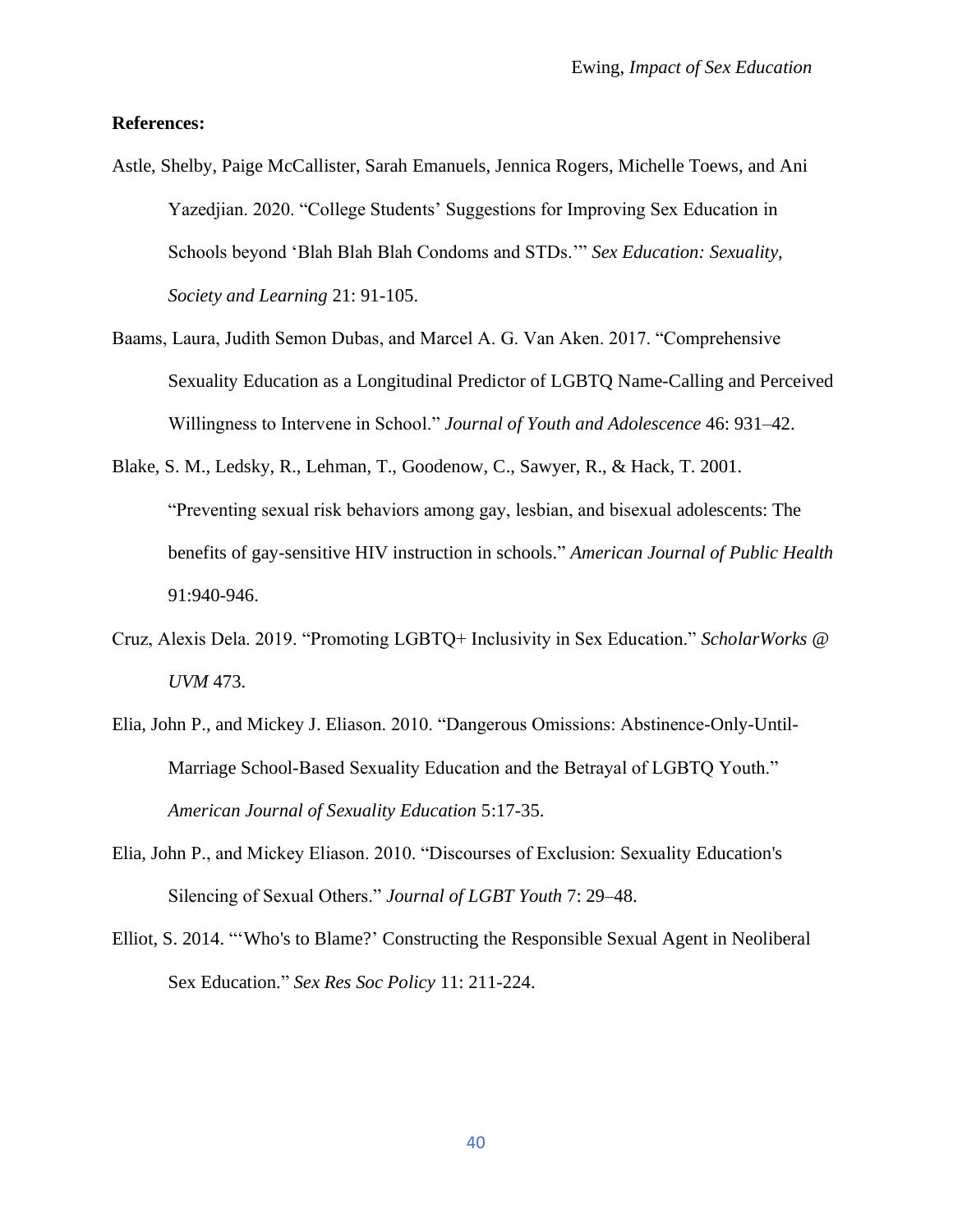- Garofalo, R., R. C. Wolf, S. Kessel, J. Palfrey, and R. H. Durant. 1998. "The Association Between Health Risk Behaviors and Sexual Orientation Among a School-Based Sample of Adolescents." *Pediatrics 101* 5: 895–902.
- Gowen, L Kris, and Nichole Winges-Yanez. 2014. "Lesbian, Gay, Bisexual, Transgender, Queer, and Questioning Youths' Perspectives of Inclusive School-Based Sexuality Education." *The Journal of Sex Research* 51: 788–800.
- Guzzo, Karen Benjamin, and Sarah R Hayford. 2018. "Adolescent Reproductive and Contraceptive Knowledge and Attitudes and Adult Contraceptive Behavior." *Matern Child Health* 22: 32–40.
- Haley, Samantha G., Diana M. Tordoff, Alena Z. Kantor, Julia M. Crouch, and Kym R. Ahrens. 2019. "Sex Education for Transgender and Non-Binary Youth: Previous Experiences and Recommended Content." *The Journal of Sexual Medicine* 16: 1834–48.
- Hobaica, Steven, Kyle Schofield, and Paul Kwon. 2019. "'Here's Your Anatomy...Good Luck': Transgender Individuals in Cisnormative Sex Education." *American Journal of Sexuality Education* 14: 358–87.
- Jiskrova, Gabriela Ksinan, and Alexander T Vazsonyi. 2019. "Multi-Contextual Influences on Adolescent Pregnancy and Sexually Transmitted Infections in the United States." *Social Science & Medicine* 224: 28–36.
- J. Olson-Kennedy, P.T. Cohen-Kettenis, B.P.C. Kreukels, et al. 2016 "Research priorities for gender nonconforming/transgender youth: Gender identity development and biopsychosocial outcomes" *Curr Opin Endocrinol Diabetes Obes* 23:172-179.
- J. Rafferty. 2018. "Ensuring comprehensive care and support for gender-diverse children and adolescents" *Pediatrics* 142.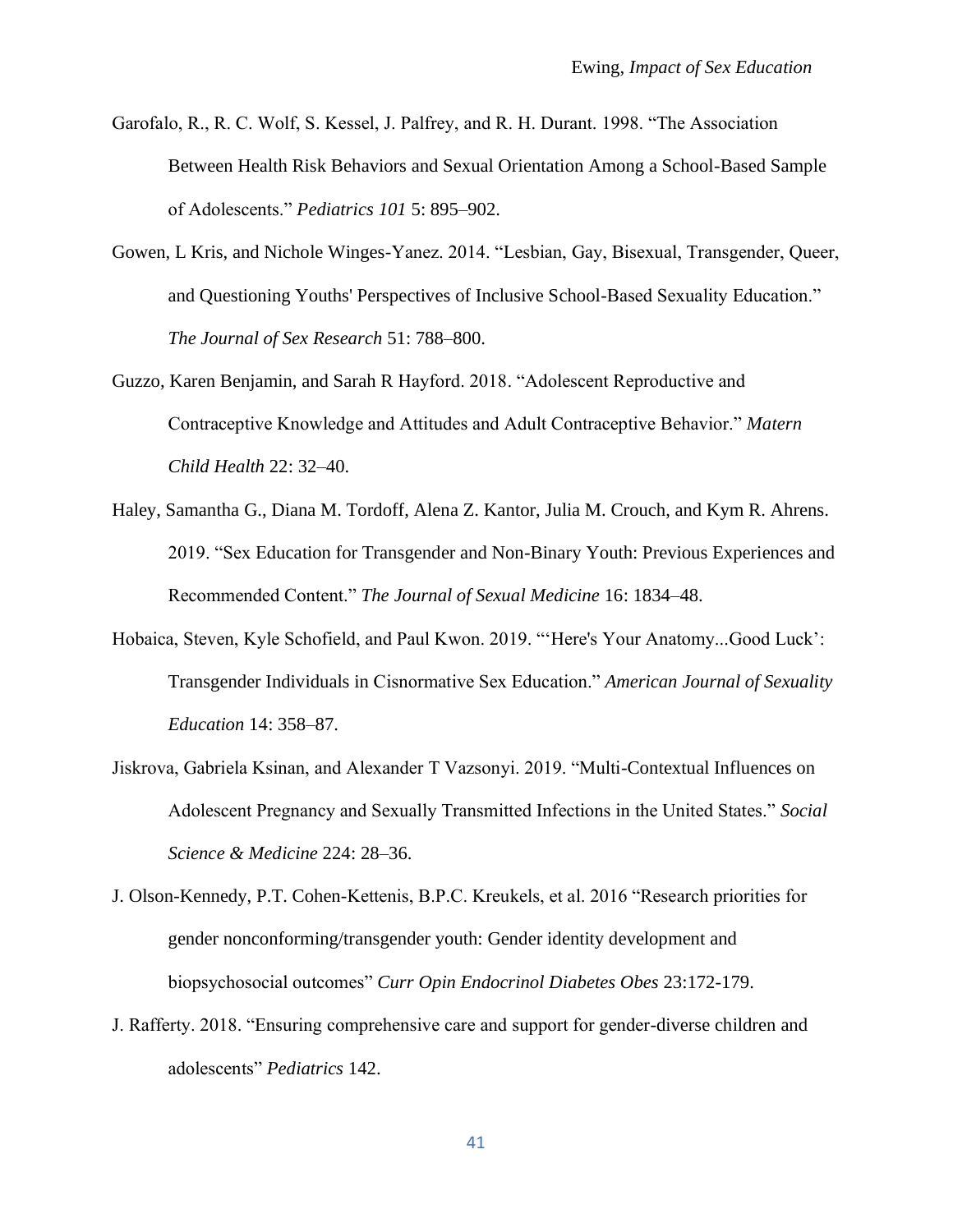- Marquez, Michael. 2019. "The Effects of LGBT-Inclusive School-Based Sex Education on the Sexual Health of LGBT College Students." *Dissertation*.
- McCarthy, Bill, and Eric Grodsky. 2011. "Sex and School: Adolescent Sexual Intercourse and Education." *Social Problems* 58: 213–34.
- Maziarz, Lauren N, Joseph A Drake, and Tavis Glassman. 2019. "Sex Education, Condom Access, and Contraceptive Referral in U.S. High Schools." *The Journal of School Nursing* 36:325-329.
- O'Quinn, J. and Jessica Fields. 2019. "The Future of Evidence: Queerness in Progressive Visions of Sexuality Education." *Sexuality Research and Social Policy* 17: 175-187.
- Pascoe, C.J., et al. 2019. "Sexualities in Education." *Education and Society: An Introduction to Key Issues in the Sociology of Education*, Berkeley, CA: University of California Press.
- Proulx, Chelsea N., Robert W.S. Coulter, James E. Egan, Derrick D. Matthews, and Christina Mair. 2019. "Associations of Lesbian, Gay, Bisexual, Transgender, and Questioning– Inclusive Sex Education with Mental Health Outcomes and School-Based Victimization in U.S. High School Students." *Journal of Adolescent Health* 64:608-614.
- Sabia, Joseph J. 2006. "Does Sex Education Affect Adolescent Sexual Behaviors and Health?" *Journal of Policy Analysis and Management* 25: 783–802.
- Shapiro, Sarah, and Catherine Brown. 2018. "Sex Education Standards Across the States." *Center for American Progress*.
- Smith, Marshall. 2012, "Youth Viewing Sexually Explicit Material Online: Addressing the Elephant on the Screen." *Sexuality Research and Social Policy* 10:62-75.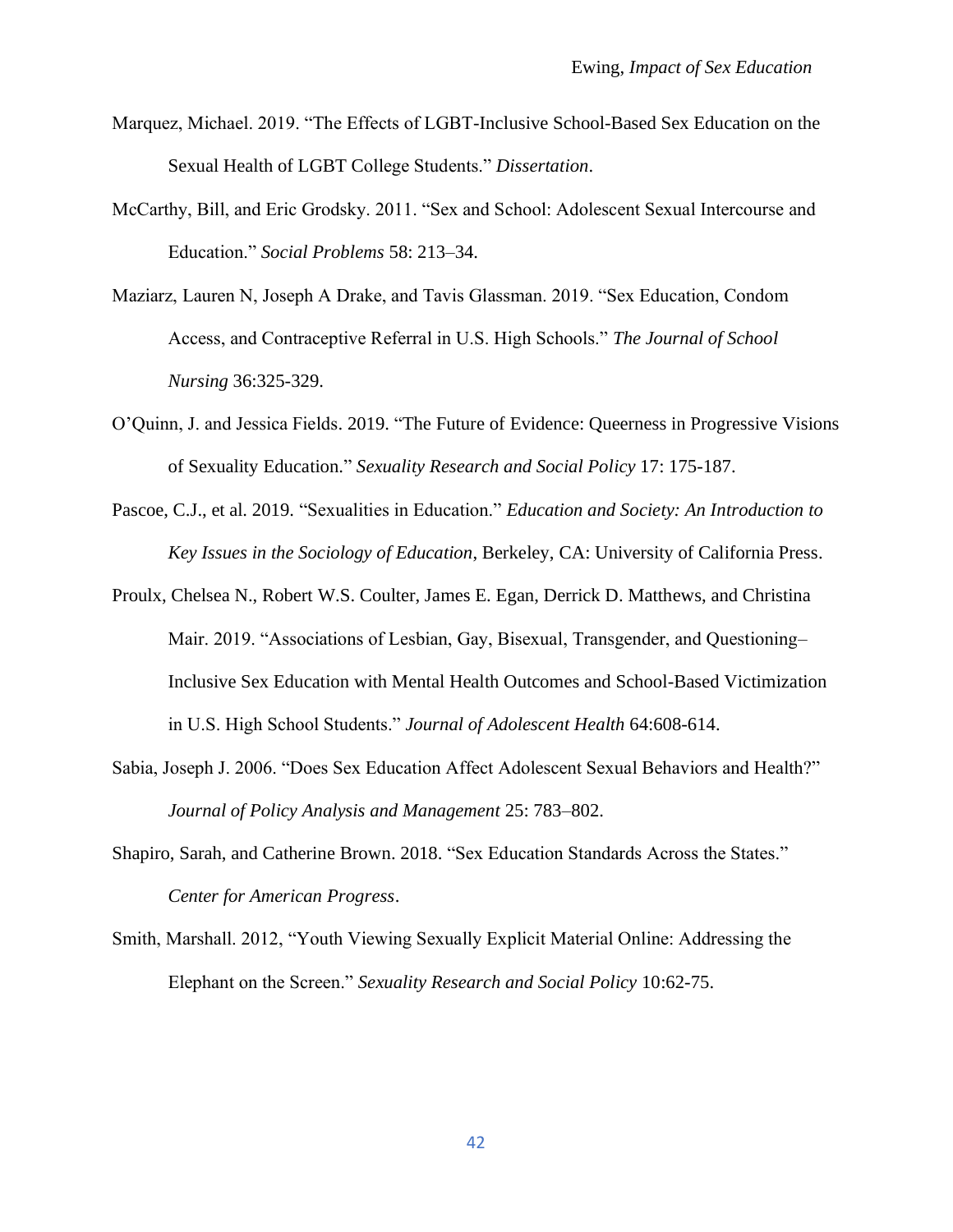Weaver, Heather, Gary Smith, and Susan Kippax. 2005."School‐Based Sex Education Policies and Indicators of Sexual Health among Young People: A Comparison of the Netherlands, France, Australia and the United States." *Sexuality, Society and Learning* 5:171-188